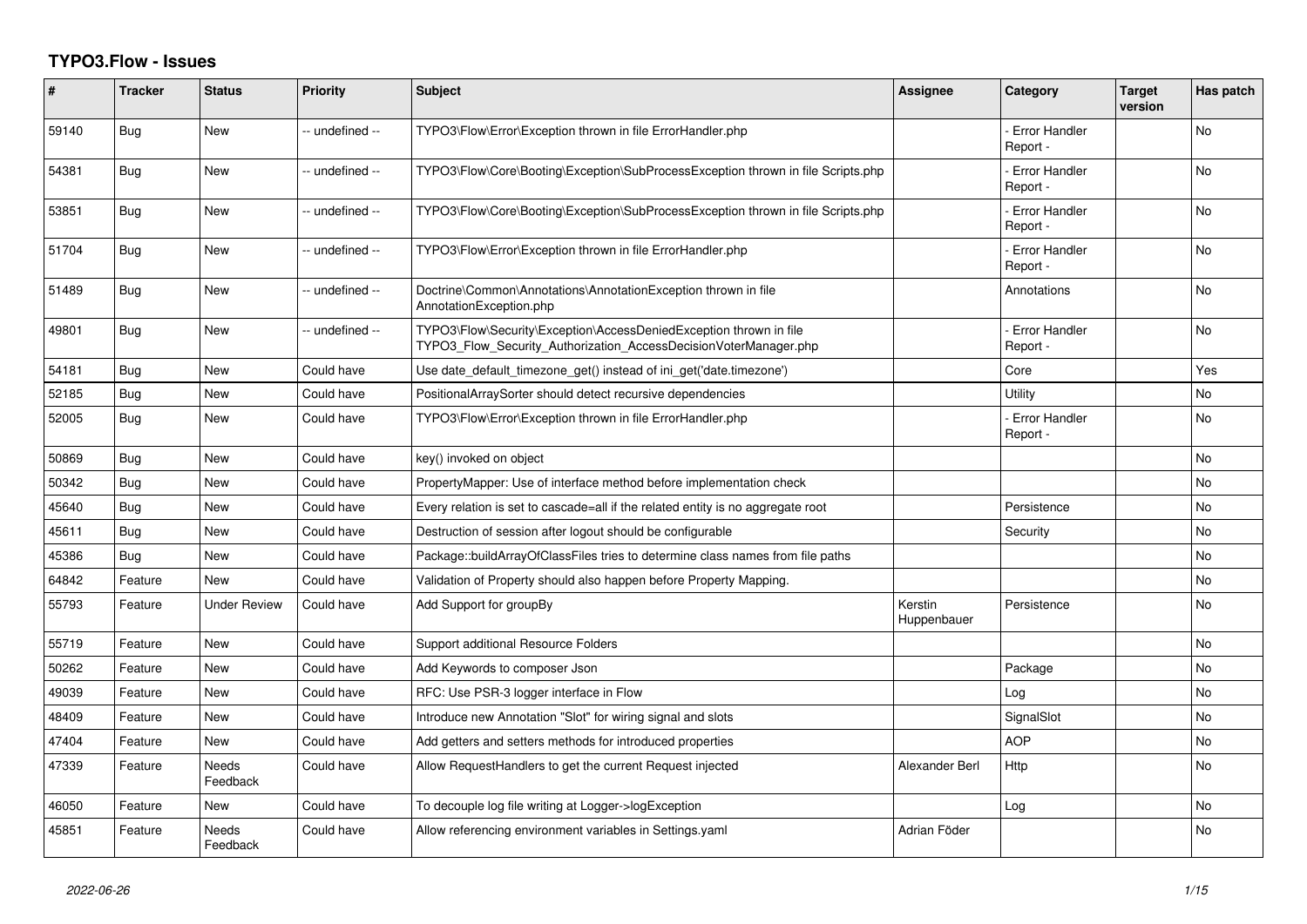| ∦     | <b>Tracker</b> | <b>Status</b>       | <b>Priority</b> | Subject                                                                                                    | Assignee              | Category         | <b>Target</b><br>version | Has patch |
|-------|----------------|---------------------|-----------------|------------------------------------------------------------------------------------------------------------|-----------------------|------------------|--------------------------|-----------|
| 40418 | Feature        | Needs<br>Feedback   | Could have      | Add an option to flow3:cache:flush thats keeps user sessions active                                        |                       | Session          |                          | No        |
| 39788 | Feature        | New                 | Could have      | RFC: Repository based NotExistsValidator                                                                   |                       | Validation       |                          | <b>No</b> |
| 38222 | Feature        | <b>New</b>          | Could have      | Step execution signals with concrete name                                                                  |                       | Core             |                          | <b>No</b> |
| 37885 | Feature        | New                 | Could have      | Add CLI to show the object-configuration for a FLOW3 object-name                                           | <b>Martin Ficzel</b>  | Cli              |                          | No        |
| 35388 | Feature        | New                 | Could have      | Use the current package as default for translations within controllers                                     |                       | 118 <sub>n</sub> |                          | <b>No</b> |
| 34133 | Feature        | New                 | Could have      | RFC: Handle Semicolons in Path part of URIs as Scoped Path Parameters                                      |                       | Property         |                          | No        |
| 33049 | Feature        | New                 | Could have      | Allow configuration of context without environment variable (needed for IIS)                               |                       | Core             |                          | No        |
| 31484 | Feature        | Needs<br>Feedback   | Could have      | possibility to modify inner workings of proxy class builder                                                |                       |                  |                          | No        |
| 8981  | Feature        | New                 | Could have      | Security/Performance: Provide Webserver Configuration file for common webservers -<br>do not use .htaccess |                       |                  |                          |           |
| 6602  | Feature        | New                 | Could have      | Implement after invocation handling                                                                        | Andreas Förthner      | Security         |                          |           |
| 3587  | Feature        | <b>New</b>          | Could have      | Enforce validation rules for value objects already in constructor                                          |                       | Validation       |                          |           |
| 8923  | Task           | <b>Under Review</b> | Could have      | Provide a Nginx Server Configuration for FLOW3                                                             | Christian Müller      | Documentation -  | 1.1.1                    | No        |
| 55953 | Task           | New                 | Could have      | Repair and streamline ValueObject support                                                                  |                       | Persistence      |                          | No        |
| 37831 | Task           | New                 | Could have      | Evaluate using PHP 5.4's internal web server for Functional Testing                                        |                       | - Testing -      |                          | No        |
| 31339 | Task           | On Hold             | Could have      | Search                                                                                                     |                       | Documentation -  |                          | No        |
| 27561 | Task           | Accepted            | Could have      | Complete documentation                                                                                     |                       | Documentation -  |                          | No        |
| 6601  | Task           | On Hold             | Could have      | Introduce a new roles definition syntax including runtime constraints                                      | Andreas Förthner      | Security         |                          |           |
| 49025 | Task           | <b>Under Review</b> | Could have      | Dynamic locale detection / determination                                                                   | Adrian Föder          | 118n             | 2.1                      | <b>No</b> |
| 40802 | Bug            | Accepted            | Should have     | Documentation mistake (authentication)                                                                     | Karsten<br>Dambekalns | Documentation -  | 1.1.1                    | No        |
| 38004 | Bug            | Accepted            | Should have     | Missing CheatSheet folder for Getting Started manual                                                       | Karsten<br>Dambekalns | Documentation -  | 1.1.1                    | No        |
| 51312 | Bug            | New                 | Should have     | Default php error handler generates warning (when loading<br>TYPO3\Flow\Error\Exception class)             |                       | Core             | 2.0                      | <b>No</b> |
| 65684 | Bug            | New                 | Should have     | Could not acquire lock for ClassLoader cache creation                                                      | Sebastian Heuer       |                  |                          | <b>No</b> |
| 62740 | Bug            | New                 | Should have     | Add check on literal in TypeHandlingUtility::isCollectionType                                              |                       | Utility          |                          | No        |
| 62009 | <b>Bug</b>     | New                 | Should have     | Rewrite URI Filename could be empty                                                                        |                       |                  |                          |           |
| 59747 | <b>Bug</b>     | New                 | Should have     | TYPO3\Flow\Error\Exception thrown in file ErrorHandler.php                                                 |                       |                  |                          | No        |
| 59442 | Bug            | <b>Under Review</b> | Should have     | Composite primary keys including foreign entity don't work                                                 |                       | Persistence      |                          | No        |
| 59366 | <b>Bug</b>     | <b>Under Review</b> | Should have     | fix* lifecycle callbacks should not be registered for unproxied entities                                   |                       | Persistence      |                          | No        |
| 59357 | <b>Bug</b>     | New                 | Should have     | Using the PackageManager directly instead of the Interface results in unexpected<br>behavior               |                       |                  |                          | No        |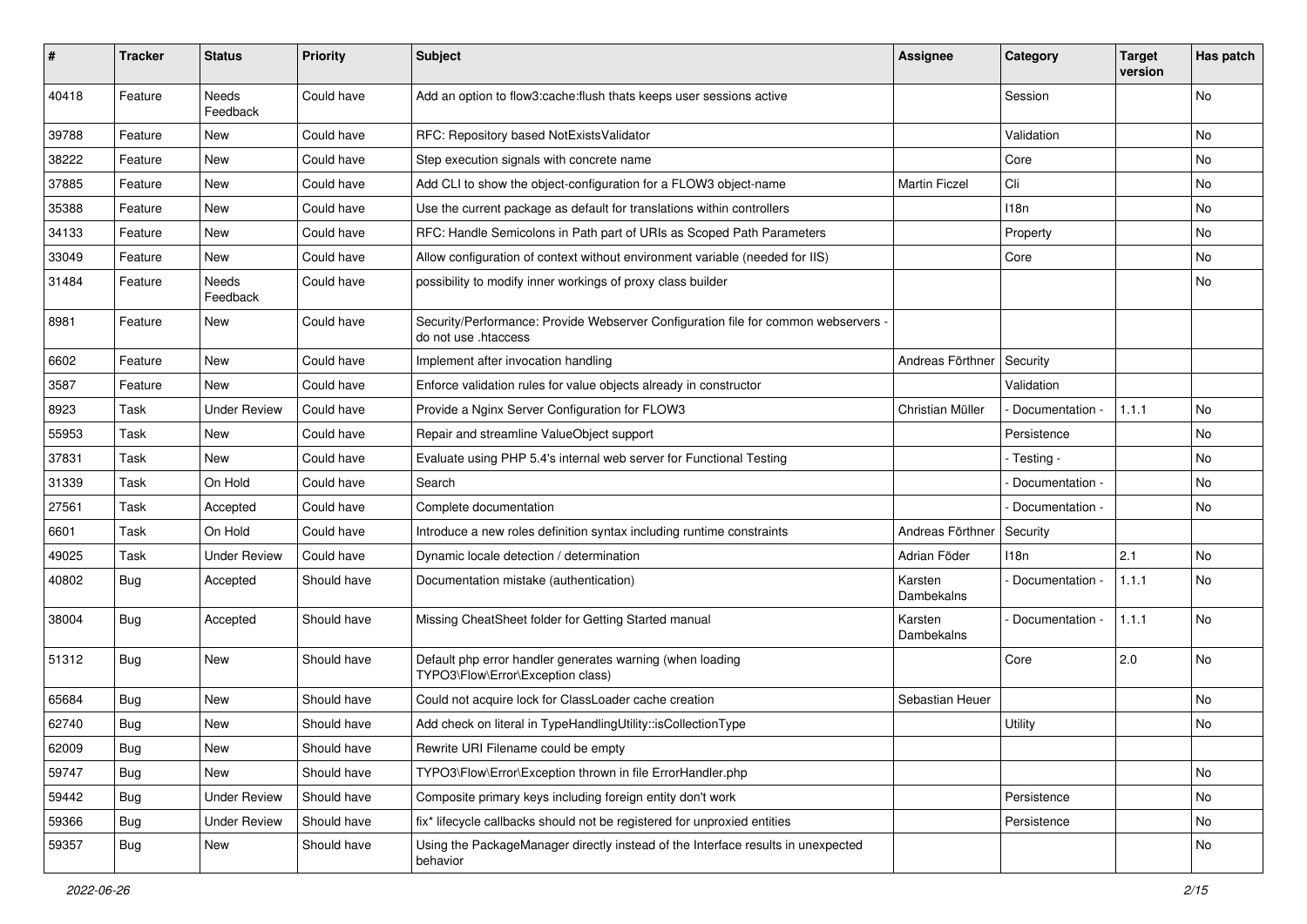| #     | <b>Tracker</b> | <b>Status</b>       | <b>Priority</b> | <b>Subject</b>                                                                                                       | Assignee              | Category                         | <b>Target</b><br>version | Has patch |
|-------|----------------|---------------------|-----------------|----------------------------------------------------------------------------------------------------------------------|-----------------------|----------------------------------|--------------------------|-----------|
| 59322 | Bug            | <b>New</b>          | Should have     | Mssing field exception should show missing migrations as well                                                        |                       | Persistence                      |                          | No        |
| 59084 | <b>Bug</b>     | New                 | Should have     | if 403 Exception show reason                                                                                         |                       |                                  |                          | No        |
| 59049 | <b>Bug</b>     | <b>New</b>          | Should have     | TYPO3\Flow\Error\Exception thrown in file ErrorHandler.php                                                           |                       | <b>Error Handler</b><br>Report - |                          | No        |
| 59023 | Bug            | <b>New</b>          | Should have     | BooleanConverter should not convert empty values to boolean                                                          |                       | Property                         |                          | No        |
| 58996 | <b>Bug</b>     | New                 | Should have     | ResourceManager adding to persistence                                                                                |                       |                                  |                          | No.       |
| 58852 | <b>Bug</b>     | New                 | Should have     | TYPO3\Flow\Security\Exception\AccessDeniedException should clarify which action<br>fails to execute                  |                       | Security                         |                          | No        |
| 58773 | <b>Bug</b>     | Accepted            | Should have     | Improve NoMatchingRouteException                                                                                     | Bastian<br>Waidelich  | MVC - Routing                    |                          | No        |
| 58744 | <b>Bug</b>     | <b>New</b>          | Should have     | Can not split configuration in settings.yaml                                                                         |                       |                                  |                          | No        |
| 58193 | <b>Bug</b>     | <b>Under Review</b> | Should have     | Forward-port changelogs to master branch                                                                             | Karsten<br>Dambekalns |                                  |                          | No        |
| 57972 | <b>Bug</b>     | New                 | Should have     | Missing @ManyToOne in example for resource                                                                           |                       | Documentation -                  |                          | No.       |
| 57815 | <b>Bug</b>     | New                 | Should have     | Invalid resources are saved in the persistent resources folder                                                       |                       | Resource                         |                          | No        |
| 57796 | Bug            | New                 | Should have     | XLIFF Fails if id === nodedata                                                                                       |                       |                                  |                          | No        |
| 57450 | Bug            | New                 | Should have     | International E-Mail addresses (umlauts, etc.) are not validated correctly                                           |                       | Validation                       |                          | No        |
| 57437 | <b>Bug</b>     | New                 | Should have     | Composer package replacement is not supported                                                                        |                       | Package                          |                          | No        |
| 56573 | <b>Bug</b>     | New                 | Should have     | Converting by Flow\Identity                                                                                          |                       | Persistence                      |                          | No        |
| 56107 | <b>Bug</b>     | <b>New</b>          | Should have     | Property mapping configuration only supports one wildcard at a time                                                  |                       | Property                         |                          | No        |
| 55954 | <b>Bug</b>     | <b>New</b>          | Should have     | Associations to ValueObjects should not be cascade all'd                                                             |                       |                                  |                          | No        |
| 55306 | <b>Bug</b>     | <b>Under Review</b> | Should have     | Filenames should not exceed 255 characters                                                                           | Christian Müller      |                                  |                          | No.       |
| 54744 | Bug            | New                 | Should have     | System.log contains many NOTICE Flow The argument "workspace" declared in<br>pointcut does not exist in method TYPO3 |                       | Log                              |                          | No        |
| 54589 | Bug            | <b>New</b>          | Should have     | Role parent is not removed from roles MM table                                                                       |                       | Security                         |                          | No        |
| 54458 | <b>Bug</b>     | New                 | Should have     | Missing Version Number in packages                                                                                   |                       | Package                          |                          | No        |
| 54446 | Bug            | New                 | Should have     | Cache filebackend 'include once'                                                                                     |                       | Cache                            |                          | No        |
| 54146 | <b>Bug</b>     | New                 | Should have     | Different sorting of arguments in ACL Patterns doesnt work                                                           | Christian Müller      | Security                         |                          | No        |
| 53620 | <b>Bug</b>     | New                 | Should have     | Move Classes/TYPO3/Flow/Composer to own Package                                                                      |                       | Package                          |                          | No        |
| 53533 | <b>Bug</b>     | New                 | Should have     | Class reflection assumes reverse PSR-0, can lead to fail in autoloader                                               |                       | Reflection                       |                          | No        |
| 53350 | Bug            | Accepted            | Should have     | Trying to create a Link in an Template in CLI Context should provide a helpful<br>exception                          | Bastian<br>Waidelich  | MVC - Routing                    |                          | No        |
| 53262 | Bug            | New                 | Should have     | FileBakend have some race condition                                                                                  | Dominique Feyer       | Cache                            |                          | Yes       |
| 53224 | <b>Bug</b>     | New                 | Should have     | Constructor in subclass breaks call chain leading to missing identifier / uuid                                       |                       | Object                           |                          | No        |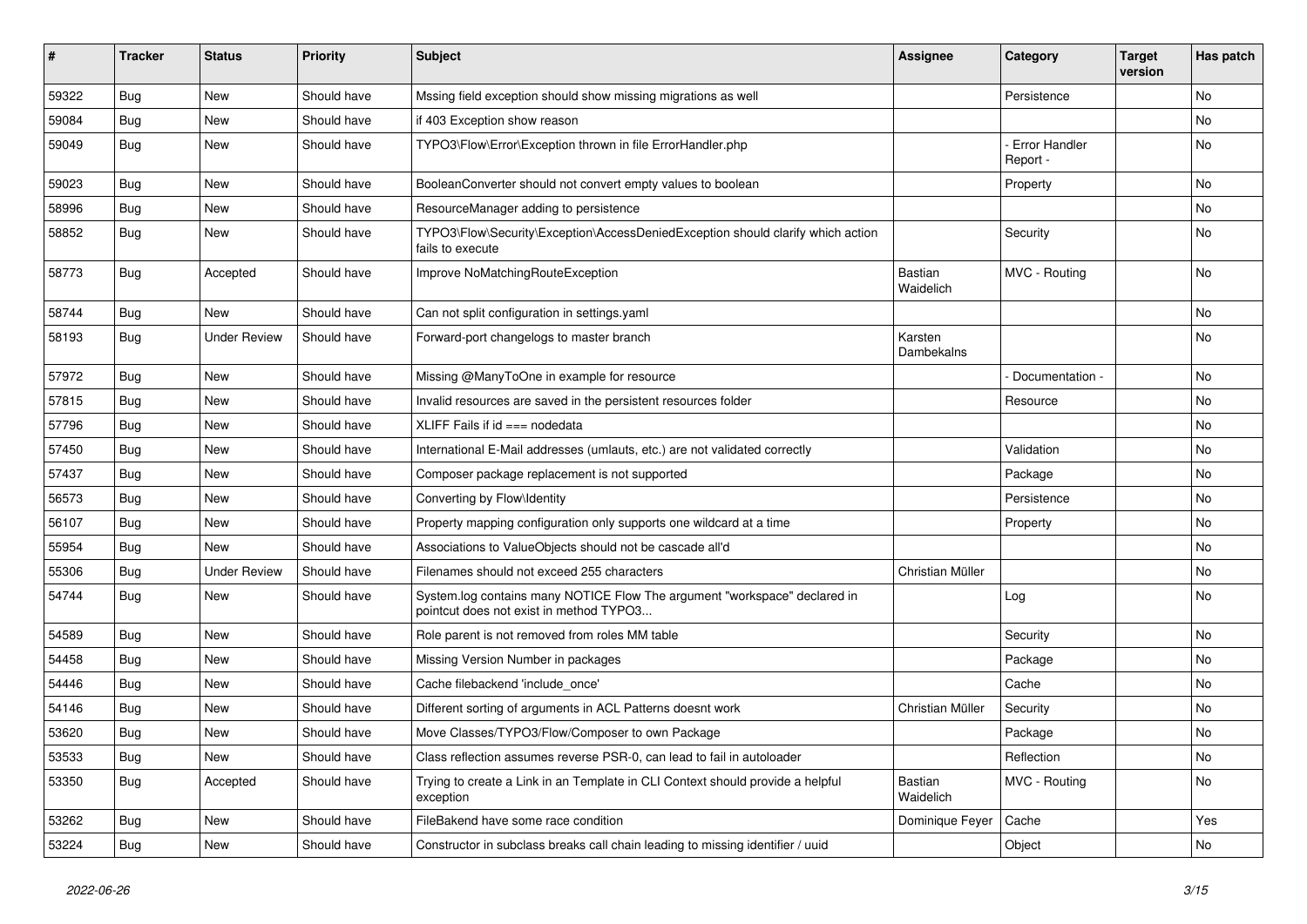| ∦     | <b>Tracker</b> | <b>Status</b>            | <b>Priority</b> | <b>Subject</b>                                                                                                               | <b>Assignee</b>       | Category                  | <b>Target</b><br>version | Has patch |
|-------|----------------|--------------------------|-----------------|------------------------------------------------------------------------------------------------------------------------------|-----------------------|---------------------------|--------------------------|-----------|
| 53189 | Bug            | New                      | Should have     | Blog tutorial no longer works                                                                                                | <b>Philipp Maier</b>  |                           |                          | <b>No</b> |
| 52945 | <b>Bug</b>     | New                      | Should have     | Excluded classes should only be excluded from reflection but still autoloaded                                                |                       |                           |                          | No        |
| 52909 | Bug            | New                      | Should have     | Class Loader fallback to non-proxy hides fatal errors                                                                        |                       | Core                      |                          | No        |
| 52430 | Bug            | New                      | Should have     | Cannot convert from UUID to auto-increment ID                                                                                |                       |                           |                          | No        |
| 52014 | Bug            | New                      | Should have     | Migration makes fields NOT NULL even though not true                                                                         |                       | Persistence               |                          | No        |
| 51972 | Bug            | <b>New</b>               | Should have     | Joins for every deep property constraint make cartesian selection                                                            | Adrian Föder          |                           |                          | Yes       |
| 51811 | <b>Bug</b>     | New                      | Should have     | Improve session handle when the authenticated account is removed from persitance                                             | Dominique Feyer       |                           |                          | Yes       |
| 51763 | <b>Bug</b>     | New                      | Should have     | HttpRequest always returns content of the current request                                                                    |                       | Http                      |                          | No        |
| 51188 | Bug            | New                      | Should have     | Doctrine does not respect AOP-injected properties                                                                            |                       | Persistence               |                          | No        |
| 50395 | <b>Bug</b>     | Accepted                 | Should have     | Route cache caches routes for non dispatchable requests                                                                      | Bastian<br>Waidelich  | MVC - Routing             |                          | No        |
| 50080 | Bug            | <b>Needs</b><br>Feedback | Should have     | Broken concept for CLI/Web separation                                                                                        | Karsten<br>Dambekalns | Core                      |                          | No        |
| 49780 | Bug            | New                      | Should have     | Roles are not synchronized                                                                                                   |                       | Security                  |                          | <b>No</b> |
| 49566 | <b>Bug</b>     | New                      | Should have     | NULL source values are not handled correctly                                                                                 | Adrian Föder          | Property                  |                          | No        |
| 49372 | <b>Bug</b>     | <b>New</b>               | Should have     | ObjectConverter ignores implemented interface when mapping subtype                                                           |                       |                           |                          | No        |
| 49011 | Bug            | <b>Under Review</b>      | Should have     | Support executing TYPO3.Flow inside a PHAR                                                                                   |                       |                           |                          | No        |
| 48873 | <b>Bug</b>     | New                      | Should have     | Error when calling resourceManager->deleteResource on unpublished Resource                                                   |                       | Error Handler<br>Report - |                          | No        |
| 48596 | <b>Bug</b>     | <b>Under Review</b>      | Should have     | IgnoredTags configuration should be easier to configure from packages                                                        | Alexander Berl        | Configuration             |                          | No        |
| 48532 | <b>Bug</b>     | <b>Under Review</b>      | Should have     | JsonView Configuration behaves differently for arrays and objects                                                            | Alexander Berl        | <b>MVC</b>                |                          | No        |
| 48430 | Bug            | New                      | Should have     | Default validator-messages are not correctly formatted                                                                       |                       |                           |                          | <b>No</b> |
| 48429 | <b>Bug</b>     | New                      | Should have     | Remove- and update-actions on repository are not persisted                                                                   |                       |                           |                          | No        |
| 47429 | <b>Bug</b>     | New                      | Should have     | Global policy files no longer allowed                                                                                        |                       | Security                  |                          | No        |
| 47236 | <b>Bug</b>     | <b>Needs</b><br>Feedback | Should have     | Error at offset 6279 of 6338                                                                                                 |                       |                           |                          | No        |
| 46974 | <b>Bug</b>     | Accepted                 | Should have     | Original and Proxy class in one file makes it difficult to reach 100% code coverage for<br>functional tests                  | Christian Müller      | Object                    |                          | No        |
| 46210 | Bug            | Needs<br>Feedback        | Should have     | securityContext->getParty() in the initializeObject() method of a session-Scope object<br>throws exception on second request |                       | Session                   |                          | No        |
| 46073 | <b>Bug</b>     | <b>Under Review</b>      | Should have     | Scripts::executeCommand must be usable outsite of TYPO3.Flow                                                                 |                       |                           |                          | No        |
| 46066 | <b>Bug</b>     | New                      | Should have     | Currency formatter uses wrong format for ISO 4217 currency codes                                                             |                       | 118n                      |                          | No        |
| 46010 | <b>Bug</b>     | New                      | Should have     | Generating a DiscriminatorMap with base class in different namespace does not work                                           |                       | Persistence               |                          | No        |
| 45917 | <b>Bug</b>     | New                      | Should have     | RoutePartHandler transliteration must be improved                                                                            |                       | MVC - Routing             |                          | No        |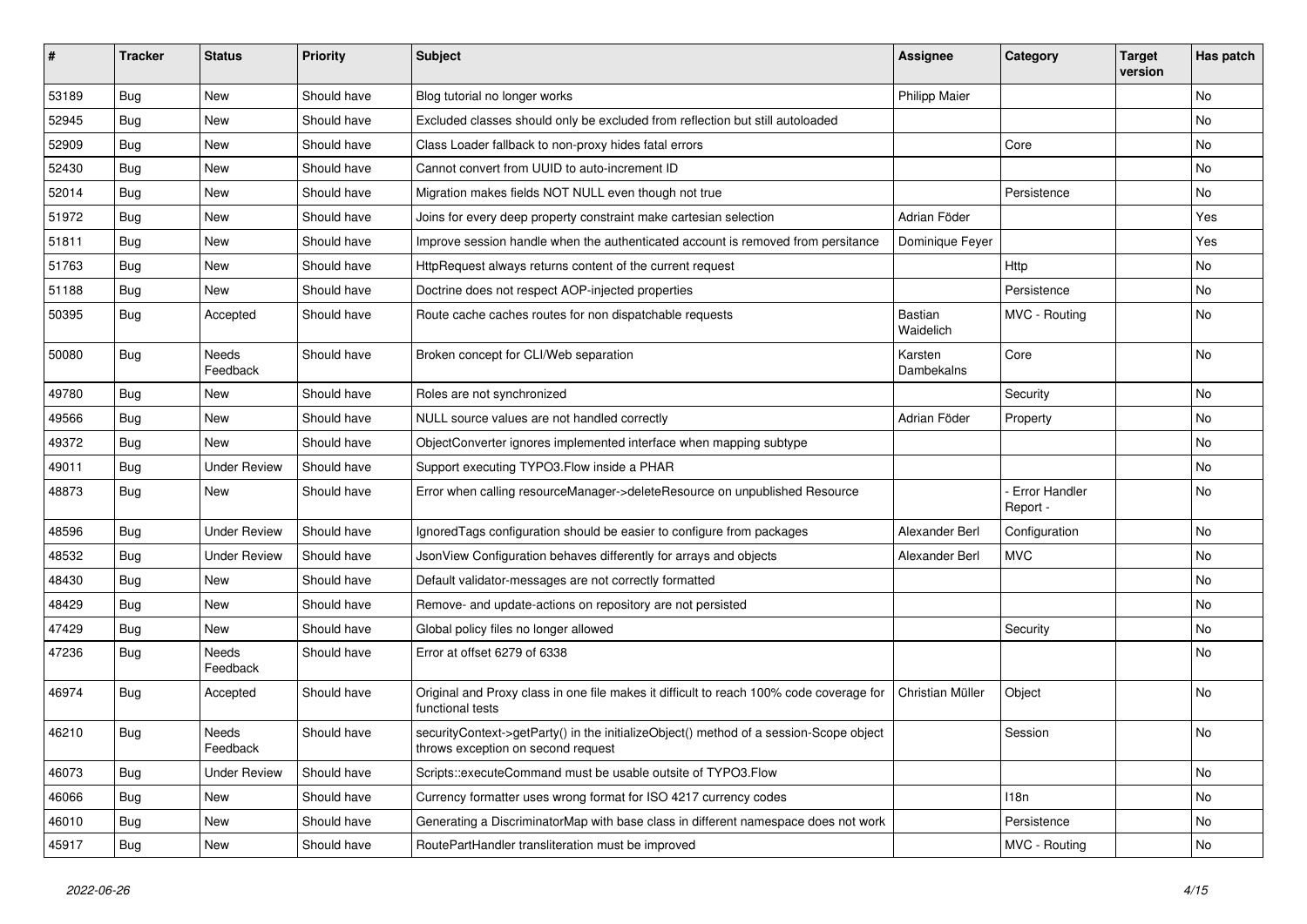| ∦     | <b>Tracker</b> | <b>Status</b>            | <b>Priority</b> | <b>Subject</b>                                                                                               | <b>Assignee</b>             | Category        | <b>Target</b><br>version | Has patch |
|-------|----------------|--------------------------|-----------------|--------------------------------------------------------------------------------------------------------------|-----------------------------|-----------------|--------------------------|-----------|
| 45669 | Bug            | <b>New</b>               | Should have     | PersistentObjectConverter does not convert ValueObjects by identity                                          |                             |                 |                          | <b>No</b> |
| 45623 | <b>Bug</b>     | <b>New</b>               | Should have     | SQL error when calling TYPO3.Blog Setup controller                                                           |                             | Documentation - |                          | No        |
| 45405 | <b>Bug</b>     | Accepted                 | Should have     | Uncaught Exception in DynamicRoutePart                                                                       | <b>Bastian</b><br>Waidelich | MVC - Routing   |                          | No        |
| 45272 | Bug            | <b>New</b>               | Should have     | Related Value Objects get deleted by default cascading                                                       |                             |                 |                          | <b>No</b> |
| 44244 | <b>Bug</b>     | <b>New</b>               | Should have     | defaultOrderings aren't applied on related objects                                                           |                             | Persistence     |                          | <b>No</b> |
| 43967 | Bug            | New                      | Should have     | Error in evaluating orphanRemoval in Flow Annotation driver                                                  |                             | Persistence     |                          | No        |
| 43947 | <b>Bug</b>     | <b>New</b>               | Should have     | Redirect to login after Session timeout                                                                      |                             |                 |                          | No        |
| 43192 | <b>Bug</b>     | Accepted                 | Should have     | findByIdentifier() for non-persisted objects not working for custom identifier properties                    | Karsten<br>Dambekalns       | Persistence     |                          | <b>No</b> |
| 42888 | Bug            | Needs<br>Feedback        | Should have     | ResourceManager chokes on non existing files                                                                 |                             | Resource        |                          | No        |
| 41727 | Bug            | Accepted                 | Should have     | @Flow\Identity and @ORM\InheritanceType("JOINED") can't be used together                                     | Karsten<br>Dambekalns       |                 |                          | No        |
| 41533 | <b>Bug</b>     | Needs<br>Feedback        | Should have     | Ignored object-validation in editAction when redirecting back from updateAction                              |                             |                 |                          | No        |
| 41029 | <b>Bug</b>     | Accepted                 | Should have     | Method security is also evaluating abstract classes                                                          | Karsten<br>Dambekalns       | Security        |                          | No        |
| 40824 | <b>Bug</b>     | Needs<br>Feedback        | Should have     | Modified action controller methods not detected properly                                                     | Andreas Förthner            |                 |                          | No        |
| 40410 | Bug            | Needs<br>Feedback        | Should have     | Exception when using Apc, Memcached of Redis cache backend for reflection status<br>and object configuration | Karsten<br>Dambekalns       | Cache           |                          | No        |
| 40283 | <b>Bug</b>     | <b>New</b>               | Should have     | New constructor in grandparent class not called                                                              |                             | Object          |                          | No        |
| 39699 | <b>Bug</b>     | Accepted                 | Should have     | SQL DDL for TYPO3\FLOW3\Cache\Backend\PdoBackend                                                             | Karsten<br>Dambekalns       | Cache           |                          | <b>No</b> |
| 39674 | Bug            | <b>New</b>               | Should have     | TYPO3\FLOW3\var dump behaves weird in controller actions doing return                                        |                             | <b>MVC</b>      |                          | <b>No</b> |
| 39414 | Bug            | New                      | Should have     | Security Documentation                                                                                       |                             | Documentation - |                          | No        |
| 38216 | Bug            | <b>Needs</b><br>Feedback | Should have     | Static method calls in reflected classes refer to Original class                                             |                             |                 |                          | <b>No</b> |
| 37564 | Bug            | <b>New</b>               | Should have     | Validation of Parent Object containing properties of type ManyToOne and<br>ManyToMany to same Target         |                             | Validation      |                          | No        |
| 37354 | Bug            | Accepted                 | Should have     | Do not apply generateValueHash() and generateUuid() if custom identifier is used                             | Karsten<br>Dambekalns       | Persistence     |                          | <b>No</b> |
| 37316 | <b>Bug</b>     | <b>New</b>               | Should have     | Use findBestMatchingLocale instead of getDefaultLocale?                                                      |                             | Validation      |                          | No        |
| 37302 | Bug            | <b>Needs</b><br>Feedback | Should have     | NumberValidator                                                                                              | Carsten Bleicker            | Validation      |                          | <b>No</b> |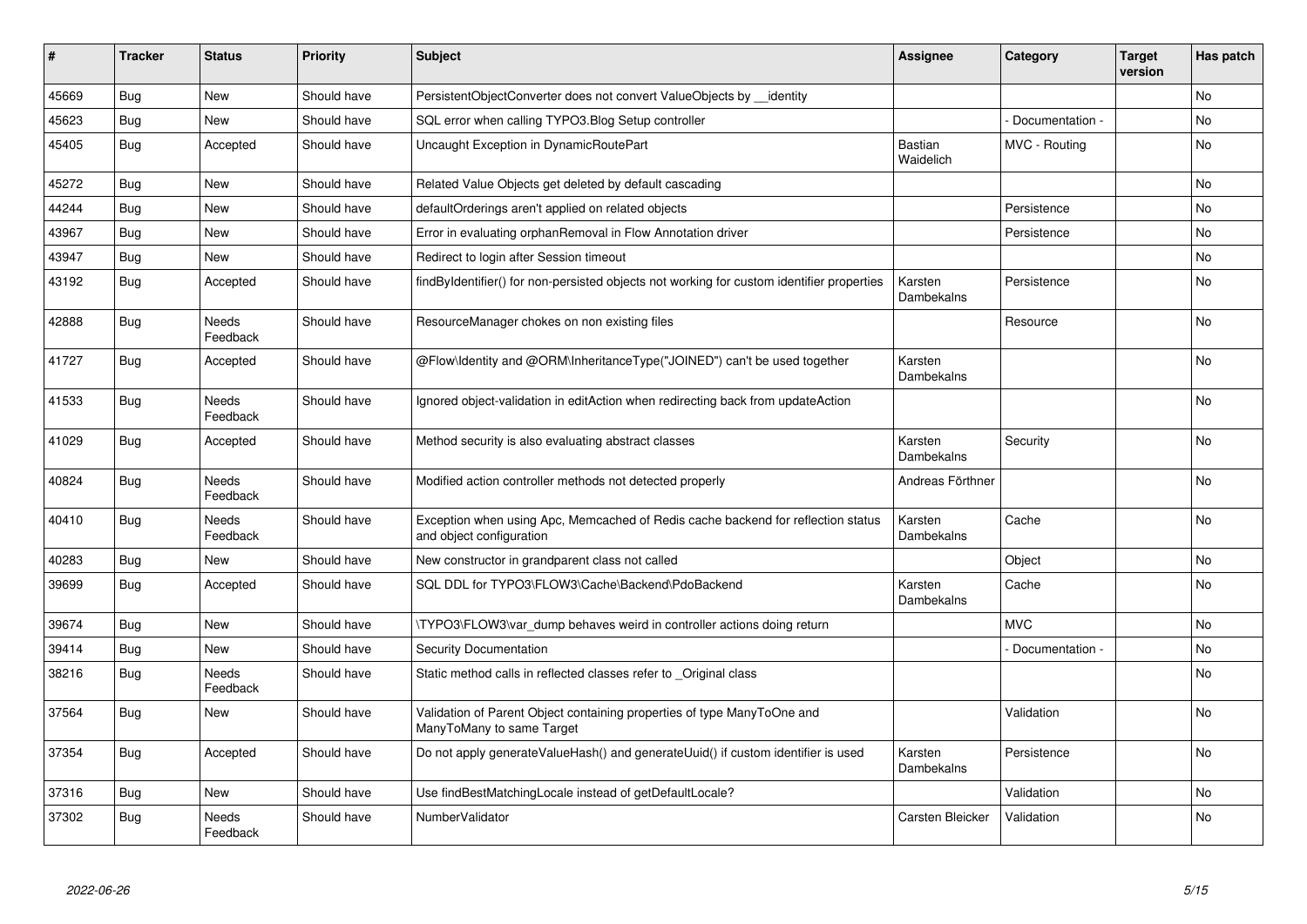| #     | <b>Tracker</b> | <b>Status</b>            | Priority    | <b>Subject</b>                                                                                | <b>Assignee</b>        | Category    | <b>Target</b><br>version | Has patch |
|-------|----------------|--------------------------|-------------|-----------------------------------------------------------------------------------------------|------------------------|-------------|--------------------------|-----------|
| 37292 | Bug            | <b>Under Review</b>      | Should have | PropertyMappingConfiguration::mapUnknownProperties is not passed down to<br>Subconfiguration  | Sebastian<br>Kurfuerst | Property    |                          | Yes       |
| 36804 | Bug            | <b>New</b>               | Should have | Orphaned entities within aggregates are not removed                                           |                        | Persistence |                          | No        |
| 36634 | Bug            | <b>New</b>               | Should have | Reconstituted entities do not have their properties set when initializeObject() is called     |                        |             |                          | <b>No</b> |
| 36633 | Bug            | New                      | Should have | Reconstituted entities should not have the FLOW3_Persistence_clone property set               |                        |             |                          | No        |
| 36508 | <b>Bug</b>     | <b>New</b>               | Should have | AuthenticationProvider Request Patterns                                                       |                        | Security    |                          | <b>No</b> |
| 36495 | <b>Bug</b>     | <b>New</b>               | Should have | HTTP Response is sent before persistence preventing Exceptions to be displayed on<br>redirect |                        | Persistence |                          | <b>No</b> |
| 35083 | Bug            | New                      | Should have | involving SecurityContext in Widget's __wakeup situation leads to an exception                |                        | Object      |                          | No        |
| 34404 | Bug            | New                      | Should have | JsonView transformObject does not respect descendAll configuration                            |                        |             |                          | No        |
| 34134 | Bug            | Needs<br>Feedback        | Should have | PropertyMapper throws unnecessary exception                                                   | Christian Müller       | Property    |                          | Yes       |
| 33465 | Bug            | <b>New</b>               | Should have | Some vital commands to recover the system fail when recovery is needed                        |                        | Command     |                          | No        |
| 33293 | Bug            | <b>New</b>               | Should have | Injection to private variable results in injection of the the wrong class                     |                        |             |                          | No        |
| 33078 | <b>Bug</b>     | <b>New</b>               | Should have | No Redirect to Login                                                                          |                        | Security    |                          | <b>No</b> |
| 32574 | Bug            | Accepted                 | Should have | FLOW3 enters fork bombs when using cgi-fcgi vs cli                                            | Karsten<br>Dambekalns  | Core        |                          | No        |
| 31002 | Bug            | <b>New</b>               | Should have | Generated sleep method handles static properties as members.                                  |                        | Reflection  |                          |           |
| 30425 | Bug            | <b>New</b>               | Should have | New methods are not updated in Policies during Development                                    |                        | Security    |                          |           |
| 29425 | <b>Bug</b>     | New                      | Should have | Deletion of a blog post with resources fails with FK constraint error                         |                        | Persistence |                          |           |
| 28319 | Bug            | Needs<br>Feedback        | Should have | Access denied will be logged at the wrong location in nested calls                            |                        | Security    |                          | No        |
| 28016 | Bug            | Needs<br>Feedback        | Should have | Cascade remove of cleared ArrayCollection                                                     | Karsten<br>Dambekalns  | Persistence |                          | <b>No</b> |
| 27721 | Bug            | <b>Needs</b><br>Feedback | Should have | Permissions of uploaded resources not correct                                                 | Karsten<br>Dambekalns  | Resource    |                          | <b>No</b> |
| 27088 | Bug            | On Hold                  | Should have | initializeObject() is called too early when reconstructing entities                           |                        | Object      |                          | No        |
| 27045 | Bug            | <b>New</b>               | Should have | Introduced properties are not available in the reflection service during a compile run        |                        | <b>AOP</b>  |                          |           |
| 25988 | Bug            | New                      | Should have | Useless proxies are built for some classes                                                    |                        | Object      |                          |           |
| 13559 | <b>Bug</b>     | Accepted                 | Should have | ObjectSerializer failes with persistent objects within arrays                                 | Karsten<br>Dambekalns  | Persistence |                          | No        |
| 47950 | Bug            | <b>New</b>               | Should have | import of remote resources                                                                    |                        | Resource    | 2.0.1                    | No.       |
| 47858 | Bug            | Needs<br>Feedback        | Should have | Remove .htaccess from Composer Installer Essentials                                           | Christopher<br>Hlubek  | Package     | 2.0.1                    | No        |
| 47487 | Bug            | New                      | Should have | Functional test classes in package without classes are not compiled                           |                        | Core        | 2.0.1                    | No.       |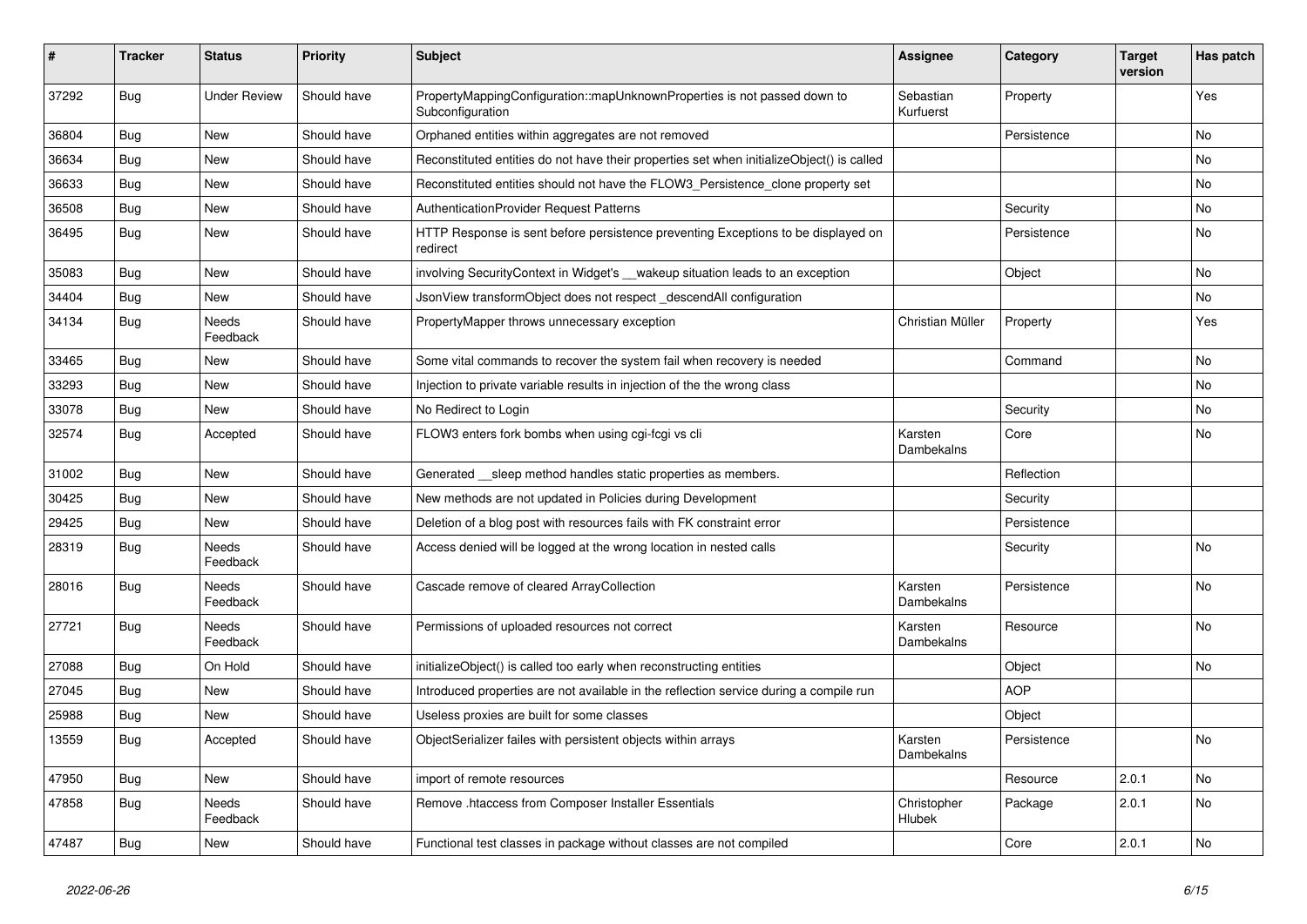| #     | <b>Tracker</b> | <b>Status</b>       | <b>Priority</b> | <b>Subject</b>                                                                                     | <b>Assignee</b>       | Category      | <b>Target</b><br>version | Has patch |
|-------|----------------|---------------------|-----------------|----------------------------------------------------------------------------------------------------|-----------------------|---------------|--------------------------|-----------|
| 47325 | <b>Bug</b>     | <b>Under Review</b> | Should have     | ReflectionData and classSchema caches need not be freezable                                        |                       | Reflection    | 2.0.1                    | <b>No</b> |
| 44361 | <b>Bug</b>     | New                 | Should have     | TYPO3\Flow\I18n\Formatter\DatetimeFormatter - caching DATETIME type                                |                       | 118n          | 2.0.1                    | No        |
| 44203 | <b>Bug</b>     | Needs<br>Feedback   | Should have     | Session implementation is still racy                                                               | Robert Lemke          | Session       | 2.0.1                    | <b>No</b> |
| 44186 | Bug            | New                 | Should have     | Request does not accept custom Content-Type                                                        |                       | <b>MVC</b>    | 2.0.1                    | <b>No</b> |
| 44185 | <b>Bug</b>     | New                 | Should have     | XML body always need a root node                                                                   |                       | <b>MVC</b>    | 2.0.1                    | No        |
| 44184 | <b>Bug</b>     | <b>New</b>          | Should have     | Request arguments are not merged correctly for single object actions                               |                       | <b>MVC</b>    | 2.0.1                    | No        |
| 44148 | Bug            | New                 | Should have     | Documentation for executeCommand() needs clarification                                             |                       |               | 2.0.1                    | No        |
| 43541 | <b>Bug</b>     | New                 | Should have     | Incomplete classes path detection for PSR-0                                                        |                       | Core          | 2.0.1                    | <b>No</b> |
| 43190 | <b>Bug</b>     | Accepted            | Should have     | Misleading exception message for incompatible database structure                                   | Karsten<br>Dambekalns | Persistence   | 2.0.1                    | No        |
| 39096 | Bug            | <b>New</b>          | Should have     | Unnecessary compile invoked in non production context?                                             |                       | Core          | 2.0.1                    | No        |
| 58927 | <b>Bug</b>     | New                 | Should have     | Overlapping ressouce definitions in Policy yaml resolved incorrectly                               |                       | Security      | 2.1                      | <b>No</b> |
| 58153 | <b>Bug</b>     | New                 | Should have     | Session - Scope, Property with interface annotation fails at wakeup                                |                       | <b>AOP</b>    | 2.1                      | No        |
| 57374 | <b>Bug</b>     | New                 | Should have     | Persisted entities saved in session are not resolved                                               |                       | Session       | 2.x                      | No        |
| 51847 | Bug            | New                 | Should have     | Overiding controller actions with other required parameter sets results in fatal error.            |                       | Reflection    | 2.x                      | No        |
| 60095 | Feature        | <b>Under Review</b> | Should have     | LockManager's LockHoldingStackPage should be configurable                                          |                       | Configuration |                          | No        |
| 59672 | Feature        | <b>Under Review</b> | Should have     | Add support for Doctrine 2.5 embeddables                                                           | Alexander Berl        | Persistence   |                          | No.       |
| 59244 | Feature        | New                 | Should have     | Message or Container needs context                                                                 |                       |               |                          | No        |
| 57763 | Feature        | New                 | Should have     | Allow controller / package / action as params in<br>\TYPO3\Fluid\ViewHelpers\Form\ButtonViewHelper |                       |               |                          | No        |
| 56916 | Feature        | New                 | Should have     | Support PATCH request method as of RFC5789                                                         |                       | Http          |                          | <b>No</b> |
| 56556 | Feature        | New                 | Should have     | support has Property and is Property                                                               |                       |               |                          | No        |
| 56486 | Feature        | New                 | Should have     | Optimize the ObjectManager for performance                                                         |                       |               |                          | No        |
| 56036 | Feature        | New                 | Should have     | Optimize autoloading                                                                               |                       |               |                          | No        |
| 55831 | Feature        | New                 | Should have     | Different scenarios for session settings                                                           |                       |               |                          | No        |
| 55199 | Feature        | New                 | Should have     | Avoid Buffering of Shell output                                                                    |                       | Cli           |                          | No        |
| 54037 | Feature        | <b>Under Review</b> | Should have     | JsonView accepts encoding options                                                                  |                       | <b>MVC</b>    |                          | No        |
| 53177 | Feature        | New                 | Should have     | entity resource policy value support for `this`                                                    |                       | Security      |                          | No        |
| 52590 | Feature        | New                 | Should have     | Provide a way to get the Doctrine QueryBuilder                                                     |                       |               |                          | No        |
| 51676 | Feature        | <b>Under Review</b> | Should have     | Support of symlinks for Resources                                                                  |                       | Resource      |                          | No        |
| 51459 | Feature        | New                 | Should have     | Allow catching of particular exceptions on property mapping                                        |                       | <b>MVC</b>    |                          | No        |
| 50901 | Feature        | New                 | Should have     | @IgnoreValidation also for class fields                                                            |                       | Validation    |                          | No        |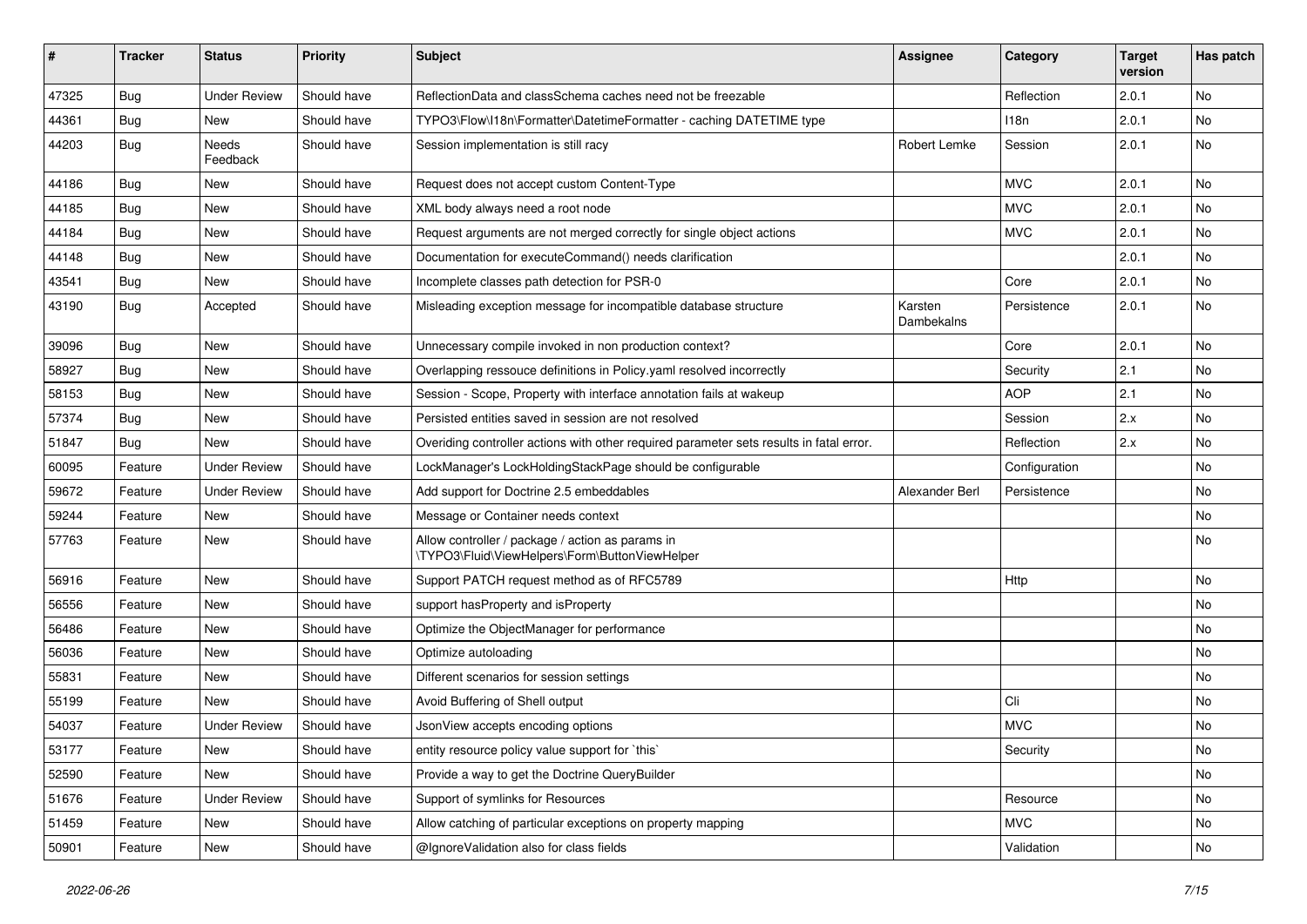| ∦     | <b>Tracker</b> | <b>Status</b>       | <b>Priority</b> | <b>Subject</b>                                                                                    | <b>Assignee</b>         | Category      | <b>Target</b><br>version | Has patch |
|-------|----------------|---------------------|-----------------|---------------------------------------------------------------------------------------------------|-------------------------|---------------|--------------------------|-----------|
| 49050 | Feature        | New                 | Should have     | Allow Subqueries in QueryInterface                                                                |                         | Persistence   |                          | No        |
| 48862 | Feature        | <b>New</b>          | Should have     | Possibility to exclude package from file monitoring                                               |                         | Monitor       |                          | No        |
| 48657 | Feature        | <b>Under Review</b> | Should have     | support HTTP_RANGE                                                                                |                         |               |                          | No        |
| 48167 | Feature        | Accepted            | Should have     | Command line account and role browsing                                                            | Adrian Föder            | Security      |                          | No        |
| 47951 | Feature        | New                 | Should have     | Warn if persistence stack is not empty at the end of a get-request                                |                         | Persistence   |                          | No        |
| 47456 | Feature        | New                 | Should have     | ManyToOne and OneToOne Relations of Objects passed as Action Argument are<br>loaded automatically |                         | Validation    |                          | No        |
| 47273 | Feature        | <b>New</b>          | Should have     | Support mapping properties with differing types for setter and property                           |                         | Property      |                          | <b>No</b> |
| 47191 | Feature        | <b>Under Review</b> | Should have     | Make (property) Validators aware of parent class and the property they belong to                  |                         | Validation    |                          | No        |
| 47075 | Feature        | New                 | Should have     | Make Exception more meaningful                                                                    |                         | Resource      |                          | No        |
| 46910 | Feature        | <b>New</b>          | Should have     | Composer integration - PackageStates.php                                                          |                         |               |                          | <b>No</b> |
| 46816 | Feature        | New                 | Should have     | Add xcache cache backend                                                                          |                         | Cache         |                          | No        |
| 46371 | Feature        | New                 | Should have     | Support compilation of static information in proxy classes                                        | Christopher<br>Hlubek   |               |                          | No        |
| 46318 | Feature        | <b>New</b>          | Should have     | [caching framework] Extend cache interface to handle multiple entries                             |                         | Cache         |                          | <b>No</b> |
| 46216 | Feature        | New                 | Should have     | Add wincache cache backend                                                                        |                         | Cache         |                          | No        |
| 46063 | Feature        | New                 | Should have     | Implement username password provider with "remember me" persistent cookie                         | Christopher<br>Hlubek   | Security      |                          | No        |
| 45409 | Feature        | New                 | Should have     | Support validation of abstract nested properties                                                  |                         | Validation    |                          | No        |
| 45103 | Feature        | New                 | Should have     | Make static resource URI generation available outside of Fluid                                    |                         | Resource      |                          | No        |
| 45100 | Feature        | <b>Under Review</b> | Should have     | RequestDispatchingAspect should check if entry point can handle current request                   | Christopher<br>Hlubek   |               |                          |           |
| 44891 | Feature        | New                 | Should have     | Routes should be able to enforce http/https protocol                                              |                         | MVC - Routing |                          | No        |
| 44563 | Feature        | New                 | Should have     | Logged in users via HTTP Basic always get re-authenticated                                        |                         | Security      |                          | No        |
| 44123 | Feature        | New                 | Should have     | Make the "Flow requires the PHP setting "date.timezone"" error more beautiful                     |                         |               |                          | No        |
| 43841 | Feature        | New                 | Should have     | Add package support to validation errors                                                          |                         |               |                          | No        |
| 43572 | Feature        | New                 | Should have     | Uri should support manipulation of query arguments                                                |                         |               |                          | <b>No</b> |
| 43082 | Feature        | Needs<br>Feedback   | Should have     | Add CLI support for scaffolding models, views, controller                                         |                         |               |                          | No        |
| 41900 | Feature        | Accepted            | Should have     | Check for duplicate PSR-0 autoload namespaces                                                     | Christian Jul<br>Jensen | Package       |                          | No        |
| 41420 | Feature        | New                 | Should have     | Support entity versioning                                                                         |                         | Persistence   |                          | No        |
| 39910 | Feature        | Accepted            | Should have     | Ability to query user based on roles                                                              |                         | Security      |                          | No        |
| 39609 | Feature        | Accepted            | Should have     | <b>Migration Version</b>                                                                          | Karsten<br>Dambekalns   | Migrations -  |                          | No        |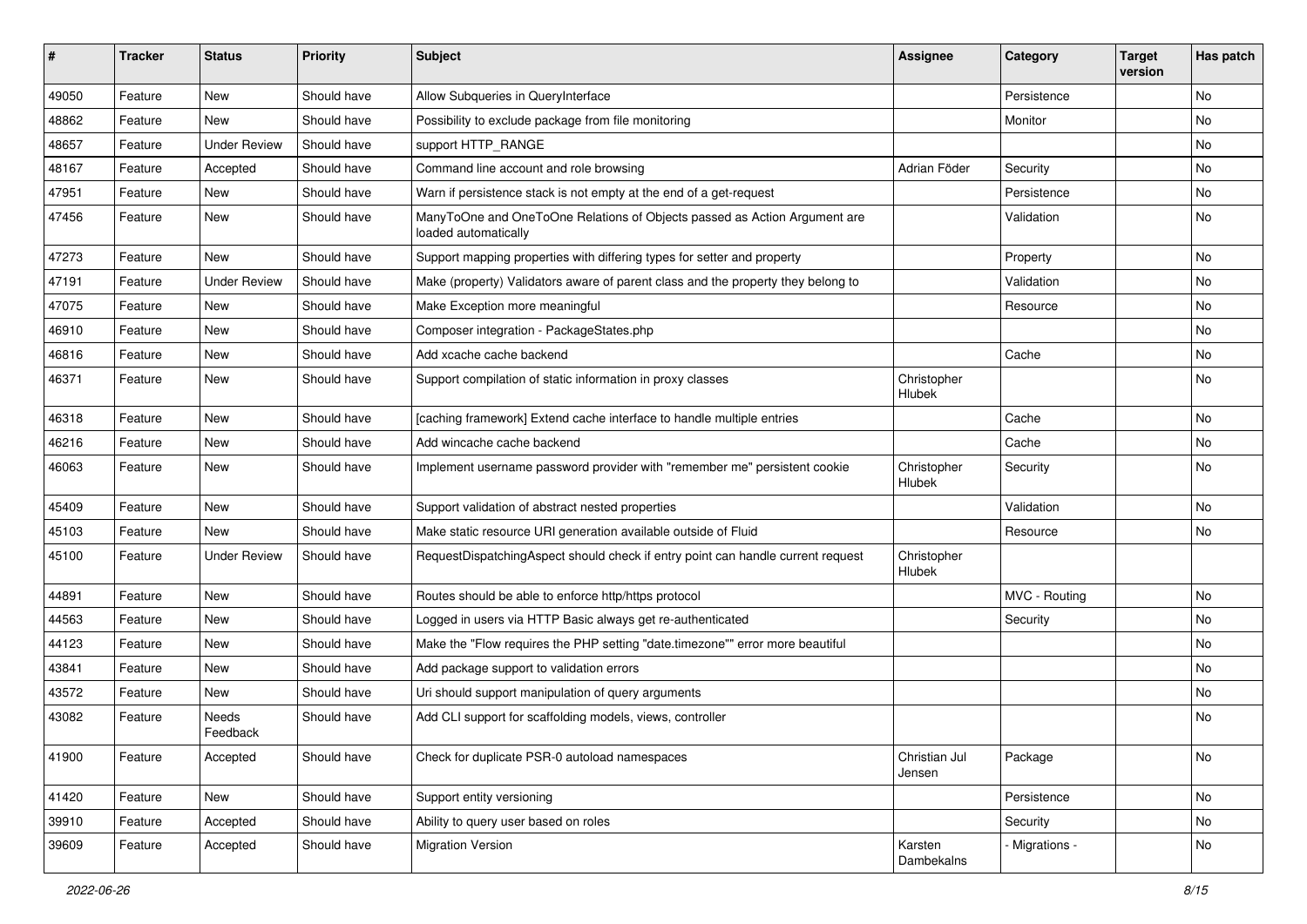| ∦     | <b>Tracker</b> | <b>Status</b>       | <b>Priority</b> | Subject                                                                                                   | Assignee                     | Category      | <b>Target</b><br>version | Has patch |
|-------|----------------|---------------------|-----------------|-----------------------------------------------------------------------------------------------------------|------------------------------|---------------|--------------------------|-----------|
| 39253 | Feature        | Accepted            | Should have     | Remove mirroring mode option and code                                                                     | Karsten<br>Dambekalns        | Resource      |                          | No        |
| 39088 | Feature        | New                 | Should have     | Add a sgnalslot before compilation                                                                        |                              | Core          |                          | No        |
| 37846 | Feature        | <b>New</b>          | Should have     | Should be able to declare more than one controllerObjectName per requestPatterns                          |                              | Security      |                          | No        |
| 37405 | Feature        | <b>Under Review</b> | Should have     | When changing a property wich is used in routing the Link-VH should direkt to the<br>new properties value |                              | MVC - Routing |                          | No        |
| 37373 | Feature        | <b>Under Review</b> | Should have     | Make annotation overrides / "injection" via Objects.yaml possible                                         | <b>Marc Neuhaus</b>          | Configuration |                          | No        |
| 37372 | Feature        | Accepted            | Should have     | Inheritance in ORM should be configured automatically                                                     | Karsten<br><b>Dambekalns</b> | Persistence   |                          | No        |
| 37279 | Feature        | <b>New</b>          | Should have     | <b>Request PropertyMapping</b>                                                                            |                              | Property      |                          | No        |
| 36955 | Feature        | New                 | Should have     | Add type filter to var_dump()                                                                             |                              | Error         |                          | No        |
| 36715 | Feature        | Accepted            | Should have     | Make simultaneous use of multiple persistence backends possible                                           | Karsten<br>Dambekalns        | Persistence   |                          | <b>No</b> |
| 36510 | Feature        | New                 | Should have     | <b>Firewall Redirect?</b>                                                                                 |                              |               |                          | No        |
| 36509 | Feature        | New                 | Should have     | redirectToUri to an uri with acl forces a 403 because of missing csrf token.                              |                              |               |                          | No        |
| 35783 | Feature        | New                 | Should have     | Lifecycle method after property mapping                                                                   |                              | Object        |                          | No        |
| 35781 | Feature        | New                 | Should have     | Model validation                                                                                          |                              | Validation    |                          | No        |
| 35030 | Feature        | <b>Under Review</b> | Should have     | Dynamic locale detection                                                                                  | Karsten<br>Dambekalns        | 118n          |                          | No        |
| 34816 | Feature        | <b>New</b>          | Should have     | Long text encryption                                                                                      |                              | Security      |                          | <b>No</b> |
| 34674 | Feature        | Accepted            | Should have     | NotFoundView is not injected in ActionController                                                          | Robert Lemke                 | <b>MVC</b>    |                          | No        |
| 33937 | Feature        | Accepted            | Should have     | Convenience method to resolve public "resource://" paths                                                  | Karsten<br>Dambekalns        | Resource      |                          | No        |
| 33710 | Feature        | New                 | Should have     | Configuration based on Domain                                                                             |                              |               |                          | No        |
| 33587 | Feature        | New                 | Should have     | Automatically remove unused Resources                                                                     |                              | Resource      |                          | No        |
| 33018 | Feature        | New                 | Should have     | Translator should support override of labels from other packages                                          |                              | 118n          |                          | No        |
| 32985 | Feature        | New                 | Should have     | Implement Processing Rules when merging numerically-indexed arrays                                        |                              | Utility       |                          | No        |
| 32607 | Feature        | Needs<br>Feedback   | Should have     | Export localized strings for JS consumption                                                               | Karsten<br>Dambekalns        | 118n          |                          | No        |
| 32294 | Feature        | New                 | Should have     | Lazy initialization of loggers                                                                            |                              |               |                          | No        |
| 32106 | Feature        | Accepted            | Should have     | Support for Object source in PropertyMapper                                                               |                              | Property      |                          | Yes       |
| 31262 | Feature        | New                 | Should have     | Named arguments in Objects.yaml for constructor arguments                                                 |                              | Object        |                          | No        |
| 31261 | Feature        | New                 | Should have     | Virtual objects - generate proxy classes for interfaces                                                   |                              | Object        |                          | No        |
| 30933 | Feature        | Needs<br>Feedback   | Should have     | Check for unique constraints on add()                                                                     | Karsten<br>Dambekalns        | Persistence   |                          | No        |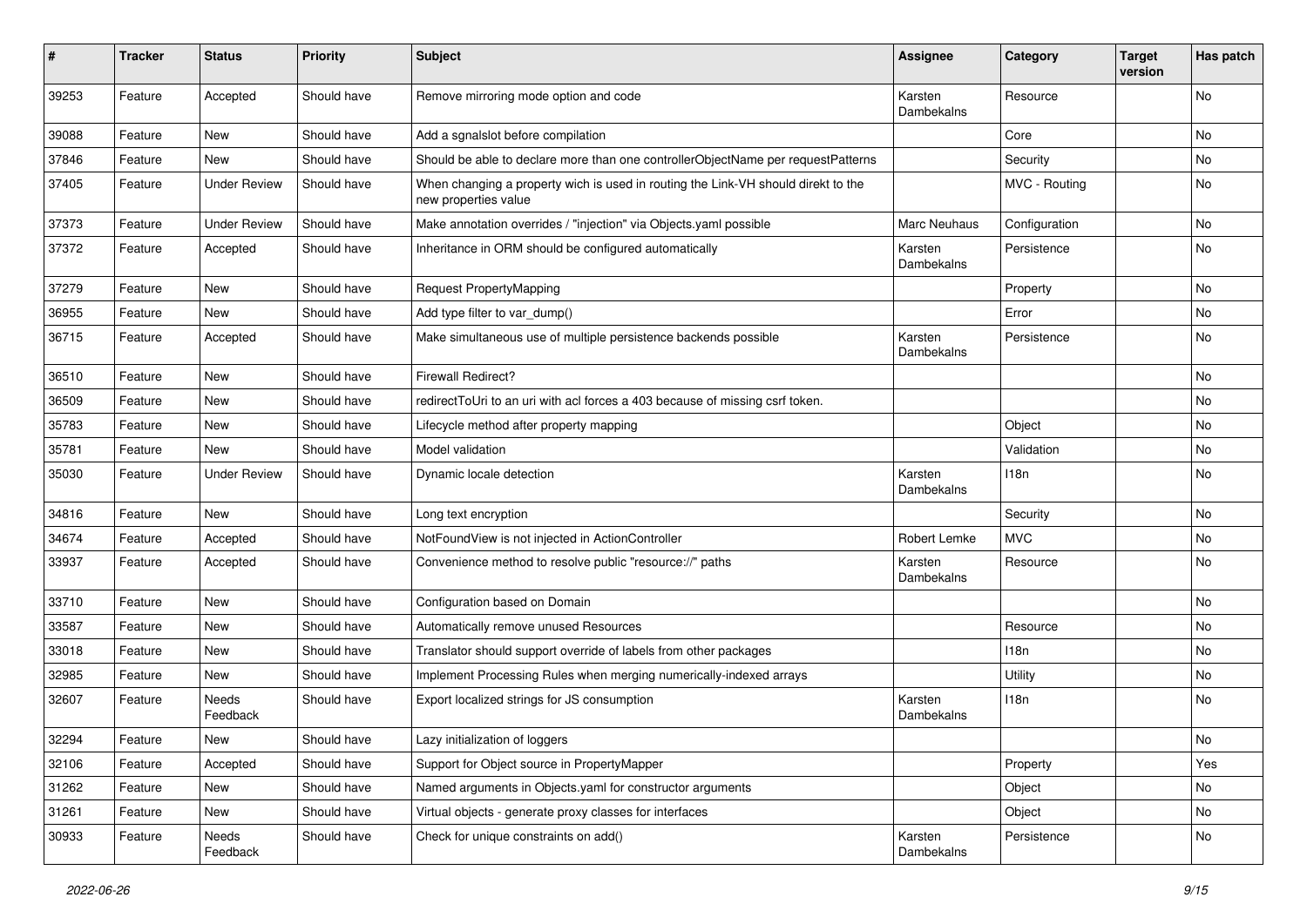| #     | <b>Tracker</b> | <b>Status</b>       | <b>Priority</b> | <b>Subject</b>                                                                  | <b>Assignee</b>       | Category      | <b>Target</b><br>version | Has patch |
|-------|----------------|---------------------|-----------------|---------------------------------------------------------------------------------|-----------------------|---------------|--------------------------|-----------|
| 30890 | Feature        | Accepted            | Should have     | Developer Toolbar                                                               | Christian Müller      | <b>MVC</b>    |                          | No.       |
| 30428 | Feature        | New                 | Should have     | Cloning of request arguments                                                    |                       | <b>MVC</b>    |                          |           |
| 30423 | Feature        | New                 | Should have     | Rendering template of other action without forward                              |                       | <b>MVC</b>    |                          | <b>No</b> |
| 30418 | Feature        | <b>New</b>          | Should have     | Package bootstrapping following dependencies                                    |                       | Core          |                          |           |
| 30258 | Feature        | New                 | Should have     | Support optional package dependencies                                           |                       |               |                          |           |
| 29972 | Feature        | <b>Under Review</b> | Should have     | Configurable Redirects                                                          | <b>Tim Kandel</b>     | MVC - Routing |                          | No.       |
| 29476 | Feature        | New                 | Should have     | Provider rendering time and query count for request                             |                       |               |                          |           |
| 29387 | Feature        | Needs<br>Feedback   | Should have     | A token with wrong credentials should throw an exception                        | Andreas Förthner      | Security      |                          |           |
| 29258 | Feature        | Needs<br>Feedback   | Should have     | Provide a way to override classes by environment                                |                       |               |                          | No        |
| 28399 | Feature        | Needs<br>Feedback   | Should have     | Validation message and code should be configurable for bundled validators       |                       | Validation    |                          | No        |
| 28231 | Feature        | New                 | Should have     | Allow output to STDERR for CLI Response                                         |                       | <b>MVC</b>    |                          |           |
| 28136 | Feature        | New                 | Should have     | HTTP Semantics for Transactions and more                                        |                       | Persistence   |                          | No        |
| 28074 | Feature        | Needs<br>Feedback   | Should have     | Provide a shell script that installs Phoenix or FLOW3 from git                  | Markus Bucher         |               |                          | No        |
| 28052 | Feature        | On Hold             | Should have     | Possibility to enable or disable accounts                                       | Julian Kleinhans      | Security      |                          | No        |
| 27322 | Feature        | On Hold             | Should have     | Add support for Appserver-in-PHP, which could result in much faster executions. | Christopher<br>Hlubek |               |                          | <b>No</b> |
| 26986 | Feature        | Accepted            | Should have     | Debug toolbar                                                                   | Christian Müller      |               |                          | No        |
| 26943 | Feature        | Needs<br>Feedback   | Should have     | Add i18n support to domain models                                               | Karsten<br>Dambekalns | 118n          |                          | No        |
| 26767 | Feature        | New                 | Should have     | Reflection method to get a method return type and documentation                 |                       | Reflection    |                          |           |
| 26765 | Feature        | Accepted            | Should have     | Support class schema features for every reflected class                         | Karsten<br>Dambekalns | Reflection    |                          | No        |
| 26745 | Feature        | <b>New</b>          | Should have     | MVC should know about entities lying in the session                             |                       | <b>MVC</b>    |                          | No        |
| 9968  | Feature        | New                 | Should have     | Promote security publishing configuration automatically when persisting models  | Andreas Förthner      | Security      |                          |           |
| 9861  | Feature        | Needs<br>Feedback   | Should have     | Leave logging up and running as long as possible                                |                       | Log           |                          | No        |
| 9537  | Feature        | <b>New</b>          | Should have     | Query criterions should be able to compare whole objects                        |                       | Persistence   |                          |           |
| 9313  | Feature        | New                 | Should have     | Support for currencies                                                          |                       | 118n          |                          | No        |
| 8464  | Feature        | New                 | Should have     | Write settings using the ConfigurationManager                                   |                       | Configuration |                          | No        |
| 8463  | Feature        | New                 | Should have     | Check security policy for objects reconstituted in the session scope            |                       | Security      |                          |           |
| 8462  | Feature        | New                 | Should have     | Check subobjects in query rewriting                                             |                       | Security      |                          |           |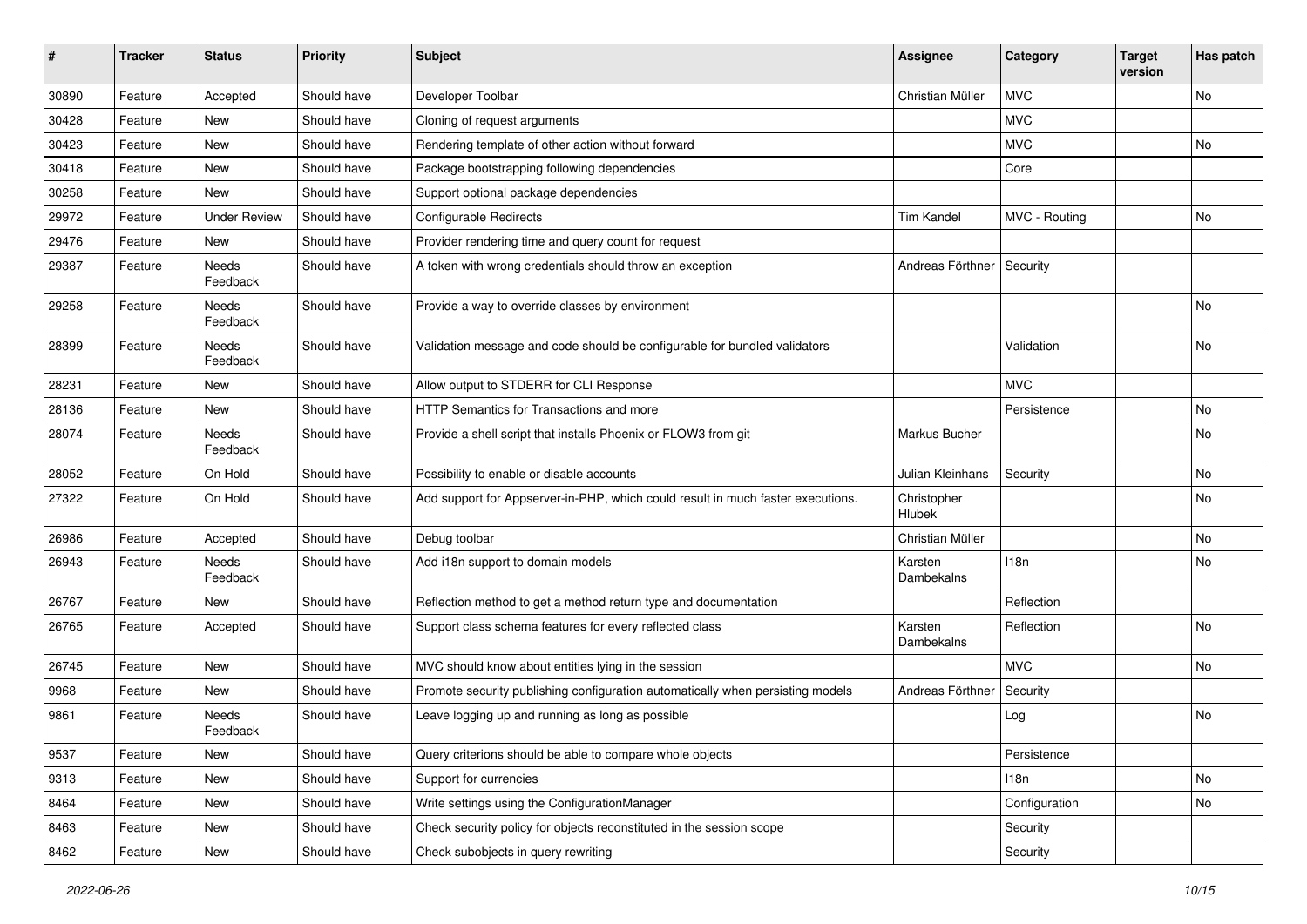| $\vert$ # | <b>Tracker</b>   | <b>Status</b>       | <b>Priority</b> | <b>Subject</b>                                                                                | <b>Assignee</b>       | Category    | <b>Target</b><br>version | Has patch |
|-----------|------------------|---------------------|-----------------|-----------------------------------------------------------------------------------------------|-----------------------|-------------|--------------------------|-----------|
| 6712      | Feature          | Accepted            | Should have     | Implement mixin support                                                                       | Robert Lemke          | <b>AOP</b>  |                          |           |
| 6178      | Feature          | New                 | Should have     | Implement FileType and FileSize validators                                                    |                       | Validation  |                          |           |
| 5774      | Feature          | <b>New</b>          | Should have     | Package Manager should clear all cache entries tagged with %PACKAGE%                          |                       | Package     |                          |           |
| 5442      | Feature          | <b>New</b>          | Should have     | Destroy session / logout user on deleting an account                                          | Andreas Förthner      | Security    |                          |           |
| 4146      | Feature          | Accepted            | Should have     | Support typed parameters for validation                                                       | Karsten<br>Dambekalns | Validation  |                          |           |
| 3728      | Feature          | New                 | Should have     | Support arrays of objects as controller arguments                                             |                       | <b>MVC</b>  |                          |           |
| 3621      | Feature          | <b>New</b>          | Should have     | Implement dynamic firewall filter registration                                                | Andreas Förthner      | Security    |                          |           |
| 3619      | Feature          | <b>New</b>          | Should have     | Implement System Policy Support/System Security                                               | Andreas Förthner      | Security    |                          |           |
| 3588      | Feature          | Accepted            | Should have     | Support value objects in the Object Factory                                                   | Robert Lemke          | Object      |                          |           |
| 3312      | Feature          | Needs<br>Feedback   | Should have     | Allow for easy logging by annotations                                                         | Robert Lemke          | Log         |                          |           |
| 3306      | Feature          | Accepted            | Should have     | Flush routes cache automatically on class file modifications                                  | Robert Lemke          | <b>MVC</b>  |                          |           |
| 3153      | Feature          | <b>New</b>          | Should have     | Support of action based filter rules defined by annotation.                                   |                       | <b>MVC</b>  |                          |           |
| 2817      | Feature          | Needs<br>Feedback   | Should have     | Provide safeguard for preventing multiple submits of a form                                   |                       | <b>MVC</b>  |                          | No        |
| 1856      | Feature          | <b>New</b>          | Should have     | The Package Manager checks dependencies between packages on each activation /<br>deactivation | Christopher<br>Hlubek | Package     |                          |           |
| 890       | Feature          | <b>New</b>          | Should have     | Add priority for advice chains                                                                | Robert Lemke          | <b>AOP</b>  |                          |           |
| 58579     | Feature          | <b>New</b>          | Should have     | Adding own environment constants to Flow                                                      |                       |             | 2.x                      | No        |
| 58184     | Major<br>Feature | New                 | Should have     | HTTP request argument building for different use cases                                        |                       | Http        |                          | No        |
| 56602     | Major<br>Feature | New                 | Should have     | Handling Of Multi Identity Entities                                                           |                       | Persistence |                          | No        |
| 33258     | Major<br>Feature | Accepted            | Should have     | Implement support for Assetic                                                                 |                       |             |                          | No        |
| 3585      | Major<br>Feature | <b>New</b>          | Should have     | Implement support for value objects                                                           |                       |             |                          | No        |
| 62292     | Major<br>Feature | <b>New</b>          | Should have     | Support for entity translation                                                                |                       | 118n        | 2.x                      | No        |
| 61043     | Task             | New                 | Should have     | Rename ClassSchema to ModelSchema                                                             |                       | Reflection  |                          | No        |
| 58408     | Task             | New                 | Should have     | Disable manualy persisting                                                                    |                       |             |                          | No        |
| 55958     | Task             | New                 | Should have     | RFC: Use PHP 5.4 closure features for direct ObjectAccess                                     |                       |             |                          | No        |
| 55957     | Task             | New                 | Should have     | RFC: Optimize AOP proxies                                                                     |                       | <b>AOP</b>  |                          | No        |
| 52280     | Task             | <b>Under Review</b> | Should have     | Throw Exception if there is an array in PSR-0 autoload                                        |                       |             |                          | Yes       |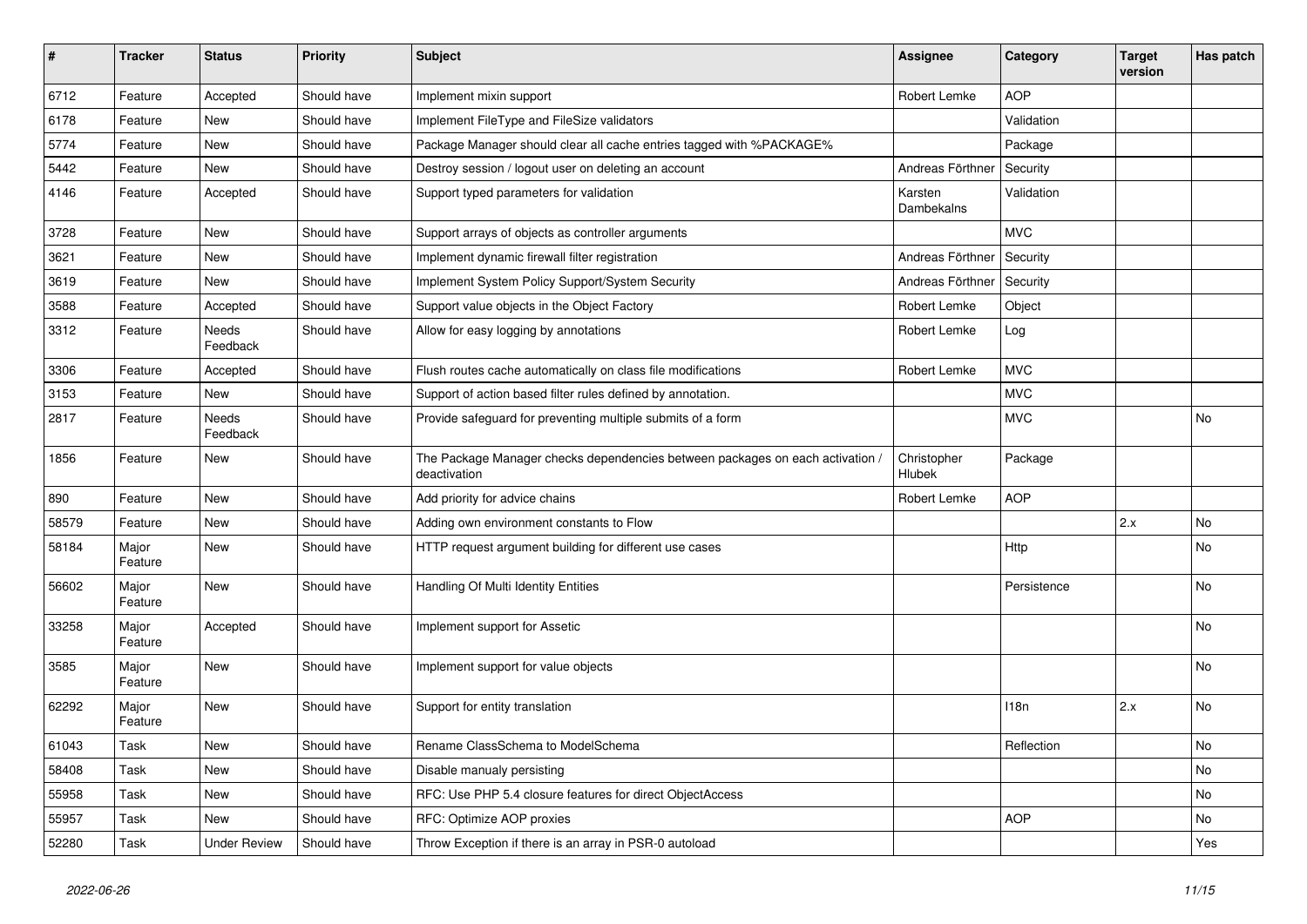| ∦     | <b>Tracker</b> | <b>Status</b>            | <b>Priority</b> | <b>Subject</b>                                                                                        | <b>Assignee</b>         | Category         | <b>Target</b><br>version | Has patch |
|-------|----------------|--------------------------|-----------------|-------------------------------------------------------------------------------------------------------|-------------------------|------------------|--------------------------|-----------|
| 51530 | Task           | New                      | Should have     | Improve speed of Files::readDirectoryRecursively using RecursiveDirectoryIterator?                    |                         |                  |                          | No        |
| 51286 | Task           | New                      | Should have     | Custom error views should introduce a controller context somehow                                      |                         |                  |                          | No        |
| 50382 | Task           | New                      | Should have     | Impossible to use arguments in CLI that are added by overriding<br>initializeCommandMethodArguments() |                         | Command          |                          | <b>No</b> |
| 49806 | Task           | Accepted                 | Should have     | Date formatting should care about the time zone                                                       | Adrian Föder            | 118 <sub>n</sub> |                          | <b>No</b> |
| 48296 | Task           | <b>Needs</b><br>Feedback | Should have     | Missing method in ExceptionHandlerInterface                                                           |                         |                  |                          | No        |
| 47859 | Task           | Accepted                 | Should have     | Logging: Do not log all decisions in \TYPO3\Flow\Security\Aspect\LoggingAspect                        | Robert Lemke            | Security         |                          | No        |
| 46823 | Task           | Accepted                 | Should have     | Detect APC and APCu correctly                                                                         |                         | Cache            |                          | <b>No</b> |
| 46011 | Task           | <b>New</b>               | Should have     | Validate annotation with missing type should throw useful error                                       |                         | Validation       |                          | No        |
| 46009 | Task           | New                      | Should have     | Improve error message for missing class in Flow annotation driver                                     |                         | Persistence      |                          | No        |
| 44712 | Task           | Accepted                 | Should have     | Decouple Argument-Building in the HTTP-Request-Constructor                                            |                         | Http             |                          | No        |
| 44542 | Task           | New                      | Should have     | Mention the risk of requestPatterns regarding foreign package's SecurityContext<br>usage              | Adrian Föder            | Documentation -  |                          | No        |
| 44396 | Task           | Accepted                 | Should have     | Move Doctrine ORM integration onto own namespace                                                      | Karsten<br>Dambekalns   | Persistence      |                          | <b>No</b> |
| 44375 | Task           | Accepted                 | Should have     | Make all persistence reads go through repositories                                                    | Karsten<br>Dambekalns   | Persistence      |                          | <b>No</b> |
| 43993 | Task           | New                      | Should have     | Warn when no migrations are found at all during doctrine: migrate                                     |                         | Persistence      |                          | <b>No</b> |
| 43930 | Task           | Needs<br>Feedback        | Should have     | Remove canRender() completely?!                                                                       | Sebastian<br>Kurfuerst  |                  |                          | No        |
| 42550 | Task           | <b>Under Review</b>      | Should have     | Add top-level .htaccess to block everything but Web                                                   | Karsten<br>Dambekalns   |                  |                          | <b>No</b> |
| 41832 | Task           | New                      | Should have     | Improve error handling for incompatible packages                                                      | Christian Jul<br>Jensen | Package          |                          | <b>No</b> |
| 41807 | Task           | <b>Under Review</b>      | Should have     | Initialize the eventmanager in the EntityManagerInterface                                             |                         | Persistence      |                          | <b>No</b> |
| 41414 | Task           | Needs<br>Feedback        | Should have     | Check packageKey naming / file structure below Packages/Vendor                                        |                         | Package          |                          | <b>No</b> |
| 38038 | Task           | Accepted                 | Should have     | Proofread FLOW3 manual                                                                                | Ryan J. Peterson        | Documentation -  |                          | No        |
| 36840 | Task           | Accepted                 | Should have     | Improve exception for wrong locales                                                                   | Karsten<br>Dambekalns   | 118n             |                          | <b>No</b> |
| 36800 | Task           | Accepted                 | Should have     | Streamline Resource object API                                                                        | Robert Lemke            | Resource         |                          | No        |
| 35970 | Task           | New                      | Should have     | Improve performance of Utility/Arrays::integerExplode by using array_map                              |                         |                  |                          | No        |
| 35709 | Task           | New                      | Should have     | Implement global Command aliases                                                                      |                         | Cli              |                          | No        |
| 33069 | Task           | New                      | Should have     | Make command output sparse, implement generic verbose switch                                          |                         | Command          |                          | No        |
| 29202 | Task           | New                      | Should have     | Provide a Cherokee Server Configuration for FLOW3                                                     |                         | Documentation -  |                          |           |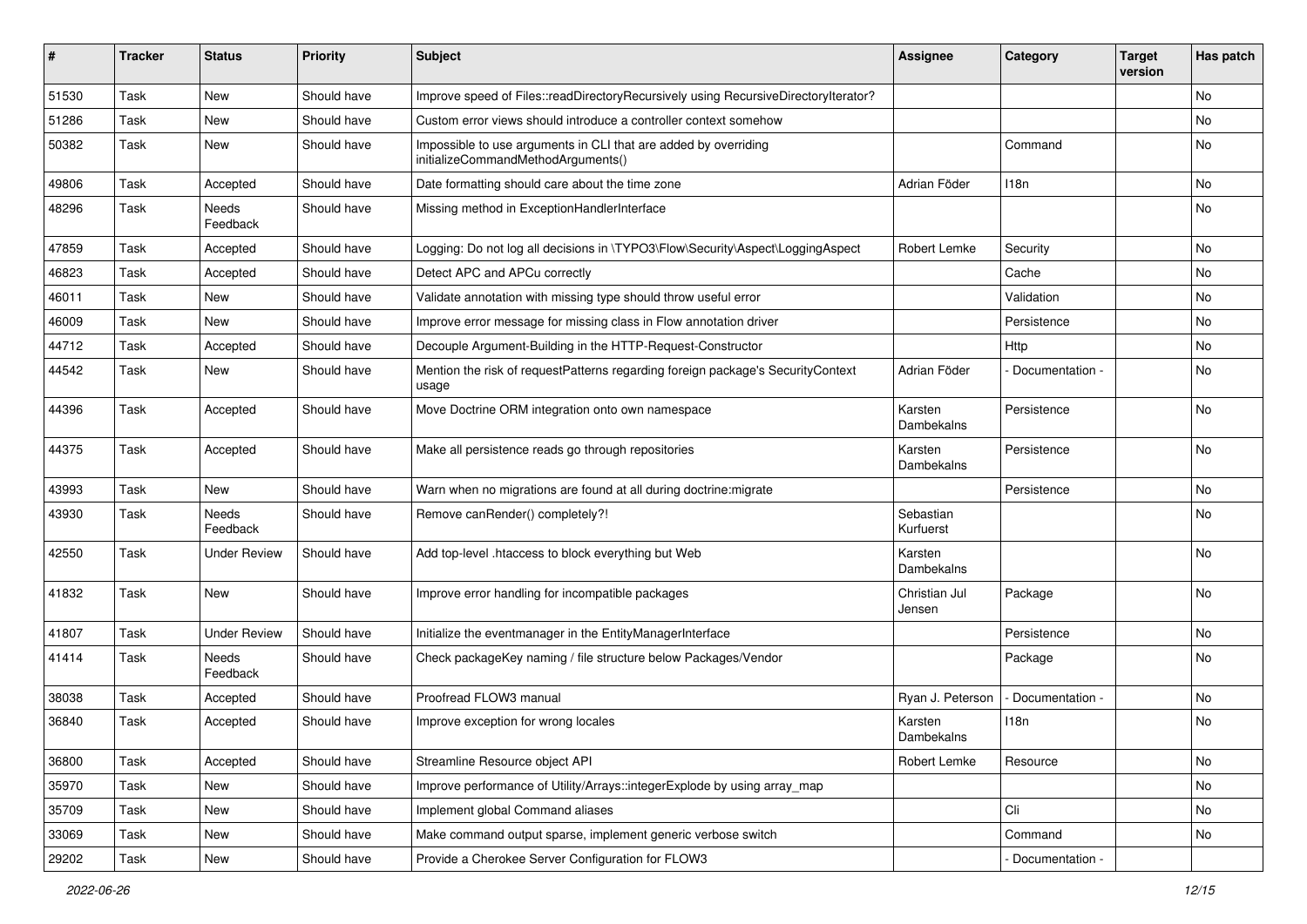| ∦     | <b>Tracker</b> | <b>Status</b>       | <b>Priority</b> | <b>Subject</b>                                                                                         | <b>Assignee</b>       | Category                         | <b>Target</b><br>version | Has patch |
|-------|----------------|---------------------|-----------------|--------------------------------------------------------------------------------------------------------|-----------------------|----------------------------------|--------------------------|-----------|
| 25907 | Task           | New                 | Should have     | Referrer should only contain the URI of the previous request                                           |                       | <b>MVC</b>                       |                          |           |
| 46425 | Task           | <b>Under Review</b> | Should have     | DI proxy classes use raw reflection instead of RelfectionService                                       | Christian Müller      | Core                             | 2.0.1                    | No        |
| 42465 | Task           | New                 | Should have     | Document i18n settings                                                                                 |                       | Documentation -                  | 2.0.1                    | No        |
| 59878 | <b>Bug</b>     | New                 | Must have       | TYPO3\Flow\Core\Booting\Exception\SubProcessException thrown in file Scripts.php                       |                       | <b>Error Handler</b><br>Report - | 1.1.1                    | No        |
| 39791 | <b>Bug</b>     | New                 | Must have       | Reflection data of old aspect is not removed                                                           |                       | Reflection                       | 1.1.1                    | No        |
| 58975 | <b>Bug</b>     | New                 | Must have       | Fix command for Linux in Qucikstart documentation                                                      |                       | Documentation -                  |                          | No        |
| 58494 | <b>Bug</b>     | Needs<br>Feedback   | Must have       | Inifinite redirects if index.php presents in URI                                                       | Bastian<br>Waidelich  | MVC - Routing                    |                          | No        |
| 57541 | <b>Bug</b>     | <b>Under Review</b> | Must have       | Content Security: operands work intrinsically differently in Rewrite and Manual check                  |                       | Security                         |                          | No        |
| 56856 | <b>Bug</b>     | <b>Under Review</b> | Must have       | Fix StandardView Template                                                                              |                       |                                  |                          | No        |
| 56601 | <b>Bug</b>     | <b>Under Review</b> | Must have       | PersistenceManager wrong handling of ORM\ld                                                            |                       |                                  |                          | No        |
| 56544 | <b>Bug</b>     | New                 | Must have       | FLOW Exception on tar package inclusion via composer                                                   |                       | Core                             |                          | No        |
| 55937 | Bug            | New                 | Must have       | FlashMessage queue is lost                                                                             |                       | Session                          |                          | No        |
| 54549 | <b>Bug</b>     | New                 | Must have       | PackageManager::createPackage is incompatible to PackageManagerInterface                               |                       |                                  |                          | No        |
| 54451 | <b>Bug</b>     | New                 | Must have       | No functionality at Apache environments with suexec                                                    |                       |                                  |                          | No        |
| 51120 | Bug            | New                 | Must have       | \TYPO3\Flow\Core\Booting::buildSubprocessCommand - wrong command if passed<br>more than one parameters |                       | Core                             |                          | No        |
| 49423 | <b>Bug</b>     | New                 | Must have       | Role name and packageKey are not accessible                                                            |                       |                                  |                          | No        |
| 49373 | Bug            | <b>New</b>          | Must have       | Methods policy with key "Controllers" is ignored                                                       |                       | Security                         |                          | No        |
| 47073 | <b>Bug</b>     | New                 | Must have       | Cookie causes Error after Update                                                                       |                       | <b>Http</b>                      |                          | No        |
| 46689 | Bug            | New                 | Must have       | The new ClassLoader swallows Fatal Errors                                                              | Marc Neuhaus          |                                  |                          | No        |
| 46120 | <b>Bug</b>     | New                 | Must have       | Important step missing in the installation chapter                                                     |                       | Documentation -                  |                          | No        |
| 46097 | <b>Bug</b>     | New                 | Must have       | Logged in user gets session of an other logged in user                                                 | Robert Lemke          | Session                          |                          | No        |
| 45249 | Bug            | <b>New</b>          | Must have       | Update composer project-create command listing                                                         |                       | Documentation -                  |                          | No        |
| 43621 | <b>Bug</b>     | <b>Under Review</b> | Must have       | Composer installer overwrites Settings.yaml.example                                                    | Karsten<br>Dambekalns |                                  |                          | No        |
| 42606 | <b>Bug</b>     | New                 | Must have       | Content Security with nested objects                                                                   |                       | Security                         |                          | No        |
| 42520 | <b>Bug</b>     | <b>New</b>          | Must have       | Cache must be flushed globally for package state changes                                               |                       | Core                             |                          | No.       |
| 41496 | <b>Bug</b>     | New                 | Must have       | Upload identical Resources, deleting fails                                                             |                       | Resource                         |                          | No        |
| 41148 | <b>Bug</b>     | New                 | Must have       | Converting of ValueObjects                                                                             |                       |                                  |                          | No        |
| 38980 | <b>Bug</b>     | New                 | Must have       | ActionController: behavior of required arguments is not consistent                                     |                       | Validation                       |                          | No        |
| 37571 | Bug            | New                 | Must have       | Inherited proxies fail when implementing clone                                                         |                       | <b>AOP</b>                       |                          | No        |
| 37473 | <b>Bug</b>     | New                 | Must have       | Subsequent Exceptions related to Doctrine Entity Manager makes it snap shut                            |                       | - Testing -                      |                          | No        |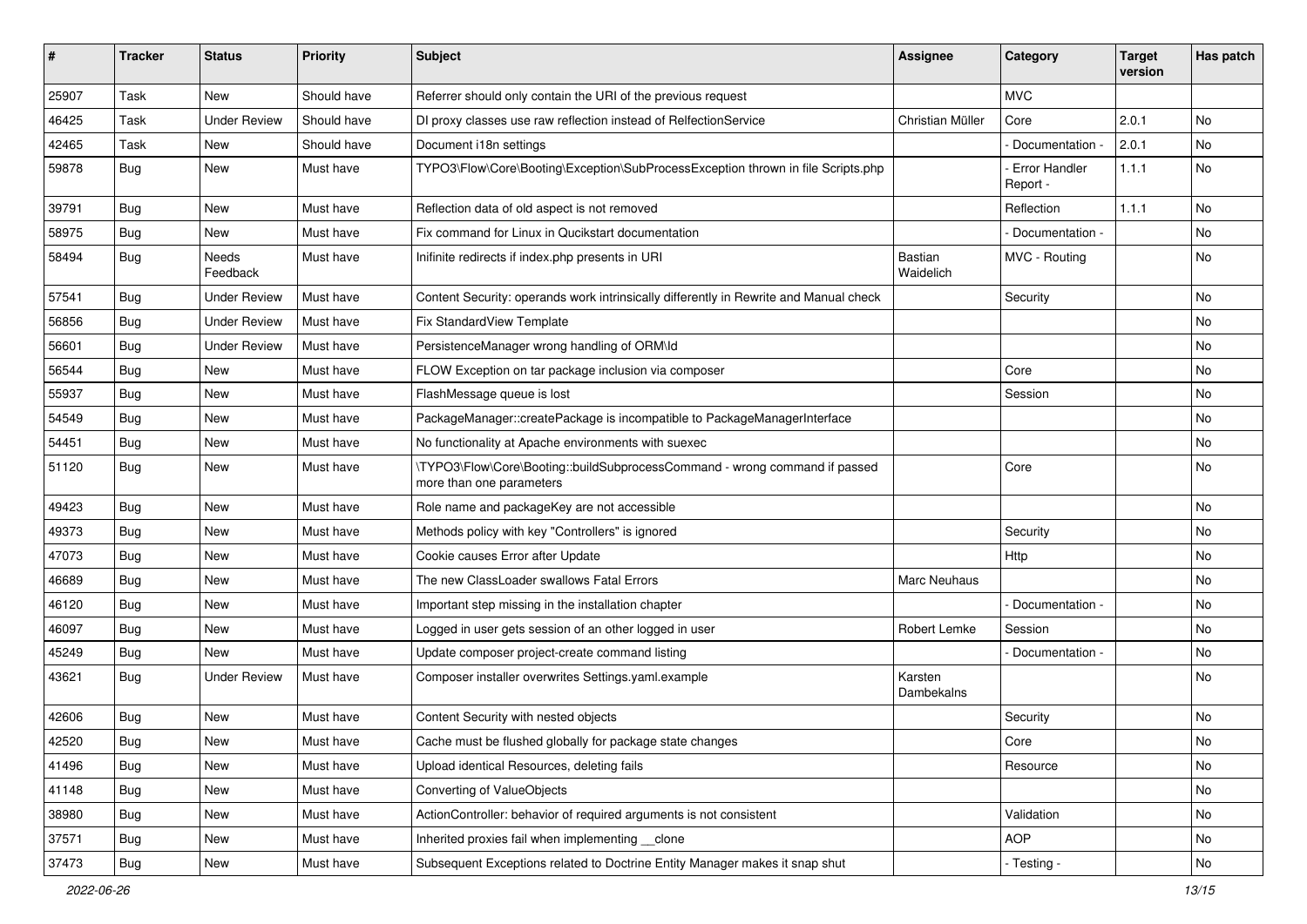| #     | <b>Tracker</b> | <b>Status</b>       | <b>Priority</b> | <b>Subject</b>                                                                                                                                          | <b>Assignee</b>              | Category    | <b>Target</b><br>version | Has patch |
|-------|----------------|---------------------|-----------------|---------------------------------------------------------------------------------------------------------------------------------------------------------|------------------------------|-------------|--------------------------|-----------|
| 37352 | Bug            | <b>Under Review</b> | Must have       | generateValueHash() should use getIdentifierByObject()                                                                                                  | Karsten<br>Dambekalns        | Persistence |                          | <b>No</b> |
| 37227 | Bug            | On Hold             | Must have       | securityContext->getParty is not available in widget context                                                                                            |                              | Session     |                          | No        |
| 35868 | <b>Bug</b>     | On Hold             | Must have       | Unstable condition in Utility\Environment                                                                                                               | Karsten<br>Dambekalns        | Environment |                          | <b>No</b> |
| 35831 | <b>Bug</b>     | New                 | Must have       | Deleting or unpublishing of a resource deletes all published symlinks<br>(Web/_Resources/Persistent)                                                    |                              |             |                          | <b>No</b> |
| 35720 | Bug            | New                 | Must have       | Access denied Exception for widget links to actions with a policy                                                                                       |                              | Security    |                          | No        |
| 34879 | Bug            | Accepted            | Must have       | Proxied object is not update()able                                                                                                                      | Karsten<br>Dambekalns        | Persistence |                          | <b>No</b> |
| 33055 | Bug            | New                 | Must have       | AccessDeniedException instead of WebRedirect                                                                                                            |                              | Security    |                          | <b>No</b> |
| 33024 | Bug            | Accepted            | Must have       | Exception when validating a float in a Model with the Number validator                                                                                  | Karsten<br><b>Dambekalns</b> | 118n        |                          | No        |
| 32873 | <b>Bug</b>     | Accepted            | Must have       | Value changes for logged in account are not persisted due to session serialization                                                                      | Karsten<br>Dambekalns        |             |                          | <b>No</b> |
| 32869 | Bug            | New                 | Must have       | Security config tokenClass doesnt throw exception if not found the class                                                                                |                              | Security    |                          | No        |
| 32425 | Bug            | Accepted            | Must have       | IpAddressRange methods not completly implemented                                                                                                        | Karsten<br>Dambekalns        | Security    |                          | Yes       |
| 32105 | <b>Bug</b>     | New                 | Must have       | IgnoreValidation ignored if ACL is set for this controller action                                                                                       |                              | Security    |                          | <b>No</b> |
| 31500 | Bug            | <b>Under Review</b> | Must have       | Argument validation for CLI requests is not done                                                                                                        | Karsten<br>Dambekalns        | Validation  |                          | <b>No</b> |
| 31210 | Bug            | New                 | Must have       | constructor of proxy class not compatible with interfaces defening a constructor                                                                        |                              | Object      |                          | No        |
| 30424 | Bug            | New                 | Must have       | Forward object arguments with changes                                                                                                                   |                              | <b>MVC</b>  |                          |           |
| 29405 | <b>Bug</b>     | New                 | Must have       | When storing a new entity inside the session, it will be fully serialized instead of just<br>the reference being stored                                 |                              | Session     |                          |           |
| 27379 | <b>Bug</b>     | Needs<br>Feedback   | Must have       | add check to clear the database at tearDown in testing                                                                                                  |                              |             |                          | <b>No</b> |
| 11039 | Bug            | Needs<br>Feedback   | Must have       | Static object container injects properties to result of factory object                                                                                  |                              |             |                          | <b>No</b> |
| 10678 | <b>Bug</b>     | New                 | Must have       | ReflectionService doesn't reflect methods of child classes correctly when they get<br>reflected before their parent class in the initialization process |                              | Reflection  |                          |           |
| 2974  | <b>Bug</b>     | New                 | Must have       | Aspect / Proxy Cache is not emptied automatically if an interface used for introduction   Robert Lemke<br>was modified                                  |                              | AOP         |                          |           |
| 51809 | <b>Bug</b>     | <b>Under Review</b> | Must have       | Commit "[BUGFIX] Published resources don't support symlinks" produces an fatal<br>error on Windows                                                      | Adrian Föder                 | Core        | 2.0.1                    | No        |
| 48898 | Bug            | New                 | Must have       | configuration for roles fails if one of Policy.yaml files contain empty "roles array"                                                                   | Christian Müller             | Security    | 2.0.1                    | No        |
| 48093 | Bug            | New                 | Must have       | AbstractCompositeValidators memory consumption continuously grow                                                                                        |                              | Validation  | 2.0.1                    | Yes       |